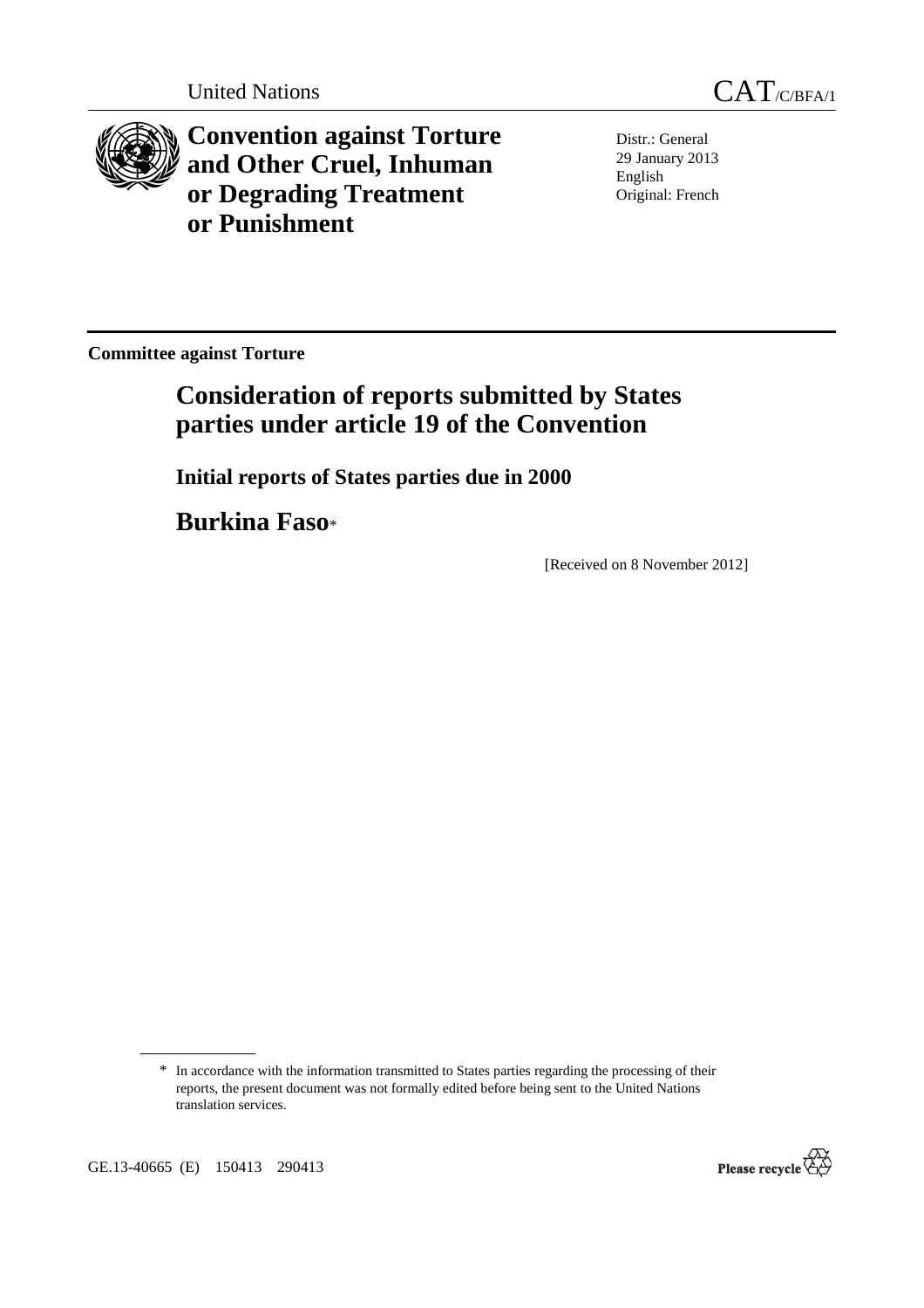# Contents

|           |                                                                         |                                                                                                                                            | Paragraphs | Page |
|-----------|-------------------------------------------------------------------------|--------------------------------------------------------------------------------------------------------------------------------------------|------------|------|
| Part I    |                                                                         |                                                                                                                                            | $1 - 10$   | 3    |
| А.        |                                                                         |                                                                                                                                            |            | 3    |
| <b>B.</b> | General legal framework under which torture and other cruel, inhuman or |                                                                                                                                            | $7 - 10$   | 3    |
| Part II   | Information in relation to each substantive article of the Convention   |                                                                                                                                            | $11 - 105$ | 5    |
|           | Article 1                                                               |                                                                                                                                            | 11         | 5    |
|           | Article 2                                                               | Legislative, administrative, judicial or other measures                                                                                    | $2 - 22$   | 5    |
|           | Article 3                                                               | Prohibition of the expulsion, return or extradition of a person<br>to another State where he or she might be tortured                      | $23 - 27$  | 7    |
|           | Article 4                                                               | Classification of torture as a criminal offence under domestic law                                                                         | $28 - 35$  | 8    |
|           | Article 5                                                               |                                                                                                                                            | $36 - 41$  | 9    |
|           | Article 6                                                               | Jurisdiction of Burkina Faso courts over individuals who have                                                                              | $42 - 50$  | 10   |
|           | Article 7                                                               | Obligation to initiate prosecutions relating to acts of torture                                                                            | $51 - 55$  | 12   |
|           | Article 8                                                               |                                                                                                                                            | $56 - 57$  | 12   |
|           | Article 9                                                               | Mutual judicial assistance in connection with proceedings                                                                                  | $58 - 60$  | 13   |
|           |                                                                         | Article 10 Education and information regarding the prohibition of torture                                                                  | $61 - 64$  | 13   |
|           | Article 11                                                              | Review of interrogation rules, instructions, methods and practices as<br>well as conditions of detention and treatment of persons who have |            |      |
|           |                                                                         |                                                                                                                                            | $65 - 73$  | 14   |
|           |                                                                         | Article 12 Prompt and impartial investigation of acts of torture                                                                           | 74–83      | 16   |
|           | Article 13                                                              |                                                                                                                                            | $84 - 88$  | 17   |
|           |                                                                         |                                                                                                                                            | $89 - 93$  | 18   |
|           |                                                                         |                                                                                                                                            | 94-97      | 19   |
|           | Article 16                                                              | Prevention of other cruel, inhuman or degrading treatment                                                                                  | $98 - 105$ | 20   |
|           |                                                                         |                                                                                                                                            | 106        | 21   |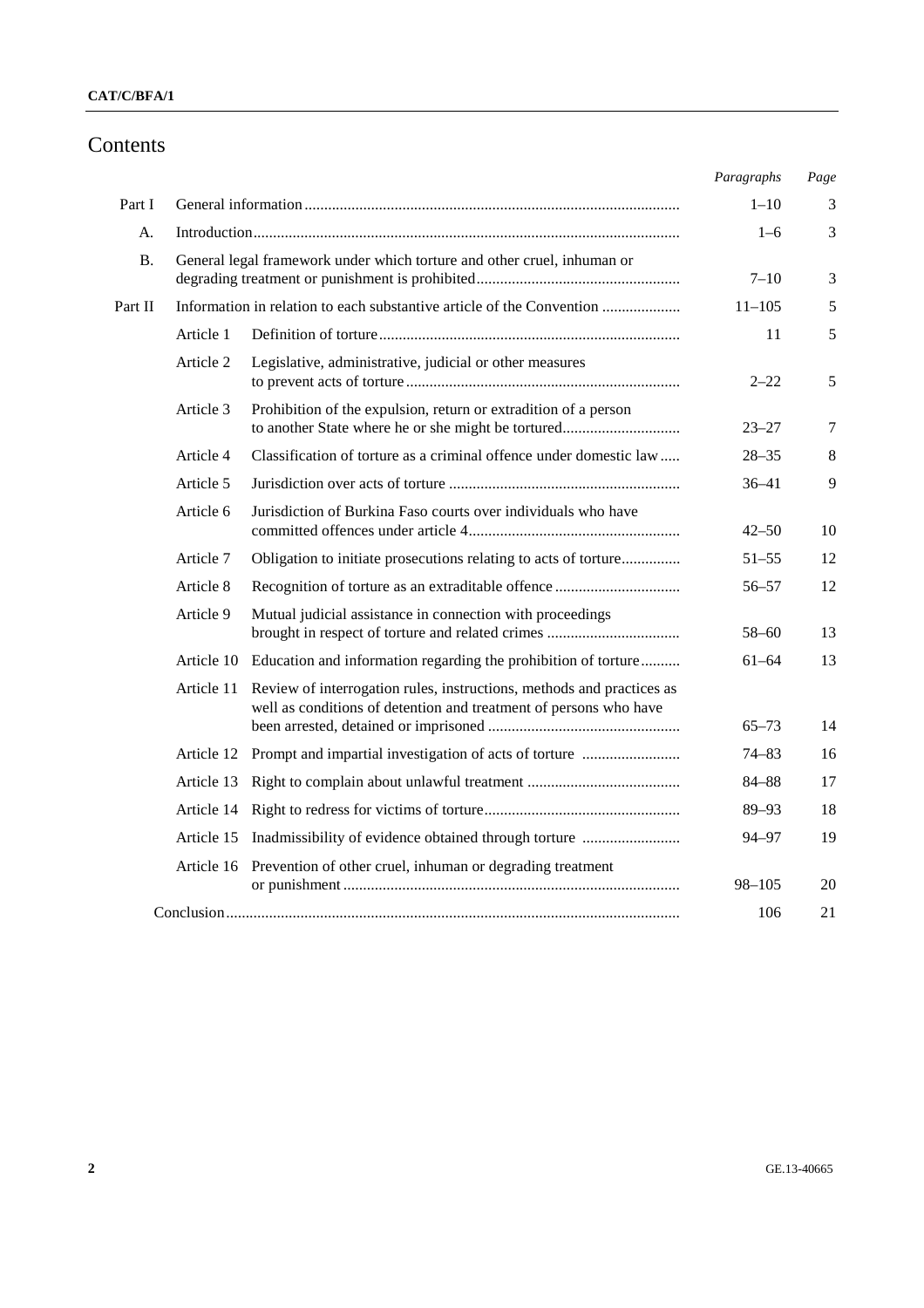# **Part I General information**

#### **A. Introduction**

1. Burkina Faso ratified the Convention against Torture and Other Cruel, Inhuman or Degrading Treatment or Punishment on 4 January 1999. However, it has not made a declaration recognizing the competence of the Committee against Torture to receive and consider communications submitted by States or individuals under articles 21 and 22.

2. Under article 19 of the Convention, each State party should submit reports on the measures it has taken to give effect to its undertakings under the Convention.

3. The initial report is due within one year after the entry into force of the Convention for the State party concerned and periodic reports every four years thereafter unless the Committee requests other reports. Burkina Faso hereby submits its initial report to the Committee pursuant to article 19 of the Convention.

4. The report was prepared following consultations with various Government departments and civil society organizations directly or indirectly involved in promoting and protecting human rights or able to provide the necessary information on the issues addressed in the report. The consultation process involved meetings between the stakeholders and the drafting team, an analysis of their publications, and review by a validation workshop. The validation workshop was attended by all stakeholders concerned with human rights issues in general and torture in particular.

5. This report was prepared in accordance with the Harmonized guidelines on reporting under the international human rights treaties (HRI/MC/2006/3, of 10 May 2006). It was drafted by the technical services of the Ministry responsible for the promotion of human rights, in cooperation with all other Government departments. The draft report was also submitted for the consideration of the Interministerial Committee on Human Rights and International Humanitarian Law and adopted by the Council of Ministers.

6. The preparation of the report provided an opportunity for Burkina Faso to review its legislative, administrative and judicial provisions on torture and other cruel, inhuman or degrading treatment or punishment.

#### **B. General legal framework under which torture and other cruel, inhuman or degrading treatment or punishment is prohibited**

7. Torture is prohibited under article 2 of the Constitution, which states that "the right to life, safety and physical integrity is guaranteed. Slavery, slavery-like practices, inhuman, cruel, degrading and humiliating treatment, physical and psychological torture, abuse and ill-treatment of children and all forms of degradation of persons are prohibited and punishable by law."

8. The most important pieces of legislation are Act No. 43-96/ADP of 13 November 1996 on the Criminal Code and Act No. 013-98/AN of 28 April 1998 on the rules governing public service employment and employees. Other important instruments include Order No. 2004-077/SECU/CAB of 27 December 2004 on the code of conduct of the national police force, Order No. 2003-004/MJ/SG/DAPRS of 13 February 2003 on internal regulations of detention facilities in Burkina Faso and Decree (*Kiti*) No. AN VI-103/FP/MIJ of 1 December 1988 on the organization, rules and regulations of detention facilities in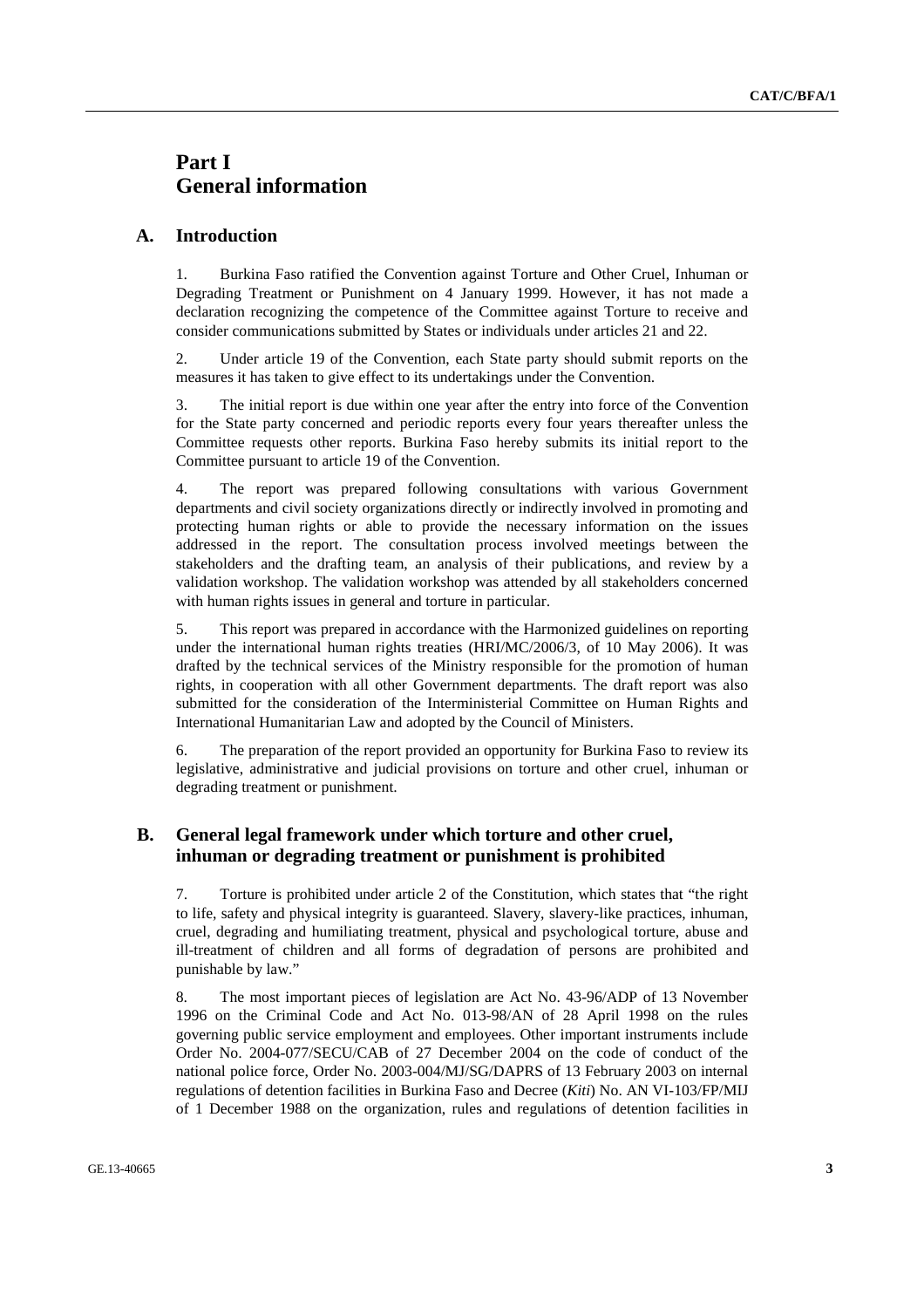Burkina Faso. These instruments lay down standards of conduct for both detainees and prison officers.

- 9. Burkina Faso has ratified several instruments on issues related to torture.
	- At regional level, they include the following instruments of the Organization of African Unity/African Union:
		- The Convention Governing the Specific Aspects of Refugee Problems in Africa, ratified on 19 March 1974;
		- The African Charter on Human and Peoples' Rights, ratified on 21 September 1984;
		- The African Charter on the Rights and Welfare of the Child, ratified on 8 June 1992;
		- The Protocol to the African Charter on Human and Peoples' Rights on the Establishment of an African Court on Human and Peoples' Rights, ratified on 23 February 1999;
		- The African Union Convention on the Prevention and Combating of Terrorism, ratified on 27 October 2005;
		- The African Union Convention on Preventing and Combating Corruption, ratified on 29 November 2005;
		- The Protocol to the African Charter on Human and Peoples' Rights on the Rights of Women in Africa, ratified on 9 June 2006.
	- International instruments include the following United Nations treaties:
		- The Convention for the Suppression of the Traffic in Persons and of the Exploitation of the Prostitution of Others, ratified on 27 August 1962;
		- The Convention on the Prevention and Punishment of the Crime of Genocide, ratified on 14 September 1965;
		- The Convention for the Suppression of Unlawful Seizure of Aircraft, ratified on 19 October 1987;
		- The United Nations Convention against Transnational Organized Crime, ratified on 15 May 2002;
		- The Protocol to Prevent, Suppress and Punish Trafficking in Persons, Especially Women and Children, supplementing the United Nations Convention against Transnational Organized Crime, ratified on 15 May 2002;
		- The International Convention for the Suppression of the Financing of Terrorism, ratified on 1 October 2003;
		- The International Convention for the Suppression of Terrorist Bombings, ratified on 1 October 2003;
		- The International Convention against the Taking of Hostages, ratified on 1 October 2003;
		- The Rome Statute of the International Criminal Court, ratified on 16 April 2004.

10. In Burkina Faso, duly ratified or approved international treaties and agreements have primacy over domestic laws (Constitution, art. 151). Since the Constitution establishes the primacy of the treaties and agreements duly ratified by Burkina Faso, domestic law may not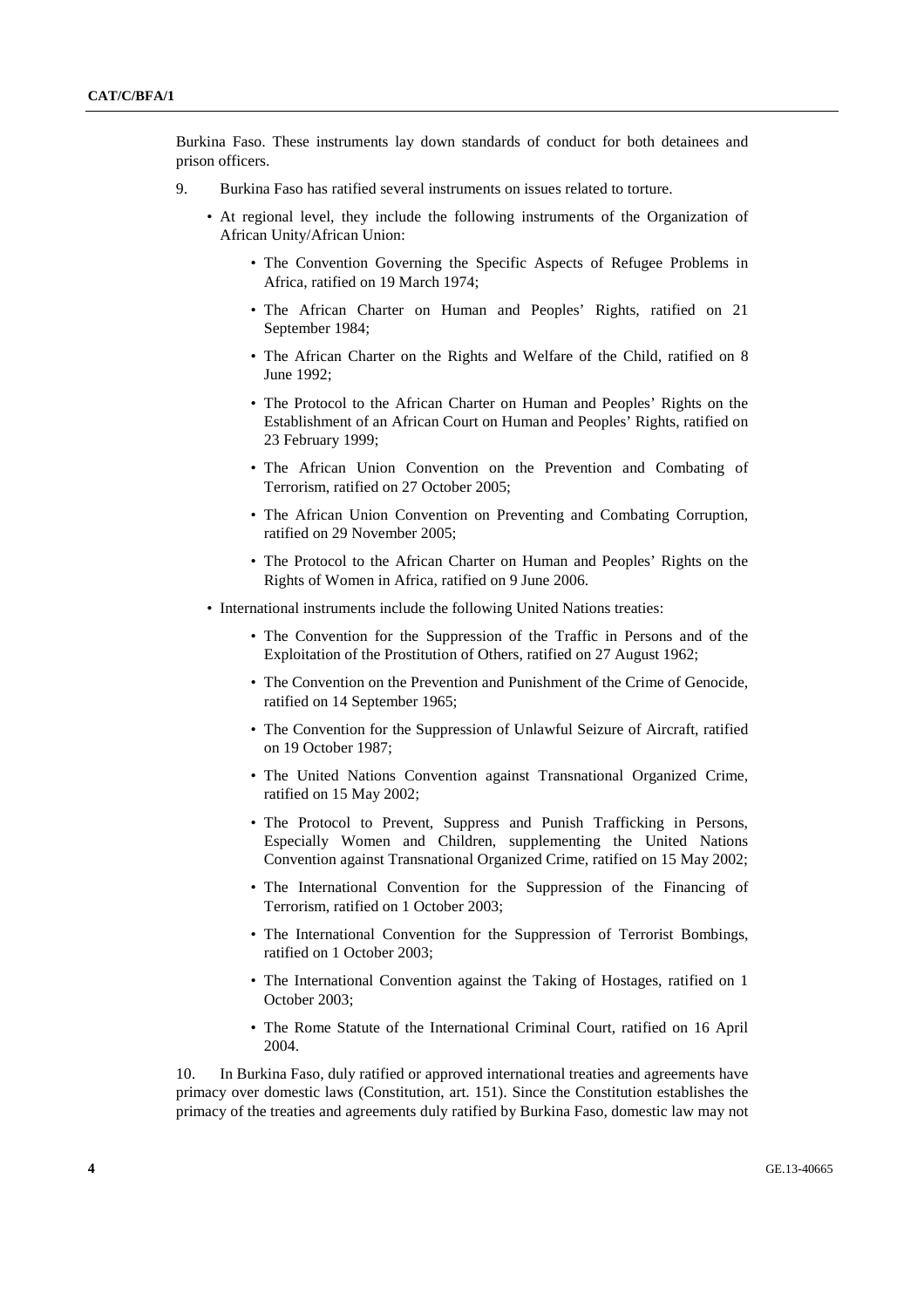derogate from the provisions of those instruments, in general, and of instruments prohibiting torture and other cruel, inhuman or degrading treatment or punishment, in particular.

# **Part II Information in relation to each substantive article of the Convention**

# **Article 1 Definition of torture**

11. There is no reference in domestic law to the definition of torture as enshrined in the Convention. Nevertheless, the Criminal Code provides for many criminal offences akin to torture as defined in the Convention, thus including crimes against humanity (arts. 313 and 314), malicious wounding (arts. 327, 328 and 329, para. 1) and assault and battery (arts. 325 and 327). Indecent assault, rape (art. 417) and generally all forms of physical assault or injury committed by certain categories of public or law enforcement officials in the exercise of their duties (arts. 141–149 and 189) are also included.

# **Article 2 Legislative, administrative, judicial or other measures to prevent acts of torture**

12. In Burkina Faso, the prevention of torture is promoted through the Constitution, the Criminal Code, the Code of Criminal Procedure and all other relevant legislative and regulatory provisions. Domestic law guarantees the inviolability of persons held in pretrial detention and of persons sentenced to deprivation of liberty by guaranteeing their rights at every stage of criminal proceedings. The Code of Criminal Procedure provides for pretrial detention on various grounds, such as the requirements of an investigation, the extent of disturbance to public order, the safety of perpetrators and the guarantee of their representation.

#### **Paragraph 1**

13. The rules governing custody are set out in the Code of Criminal Procedure. They recognize the right of criminal investigation police to remand persons against whom there is prima facie evidence in connection with a judicial investigation. Articles 62 and 75 of the Code state that if, for the purposes of the investigation, a criminal investigation officer remands in custody one or several persons against whom there is prima facie evidence, the period of remand may not exceed 72 hours. The same provisions stipulate that an extension may be authorized only by the chief prosecutor or the investigating judge, for a period that may not exceed 48 hours.

14. When a custody measure is used, and if the chief prosecutor considers it necessary, he or she may designate a doctor who will examine the person held in custody at any time during the period of custody. After a period of 72 hours, the person is entitled to a medical examination if he or she so requests. However, Act No. 017-2009/AN of 5 May 2009 on the suppression of organized crime derogates from the aforementioned provision on periods of custody. Its article 5 stipulates that, for the purposes of the investigation, the judge or criminal investigation officer may remand one or several alleged perpetrators of organized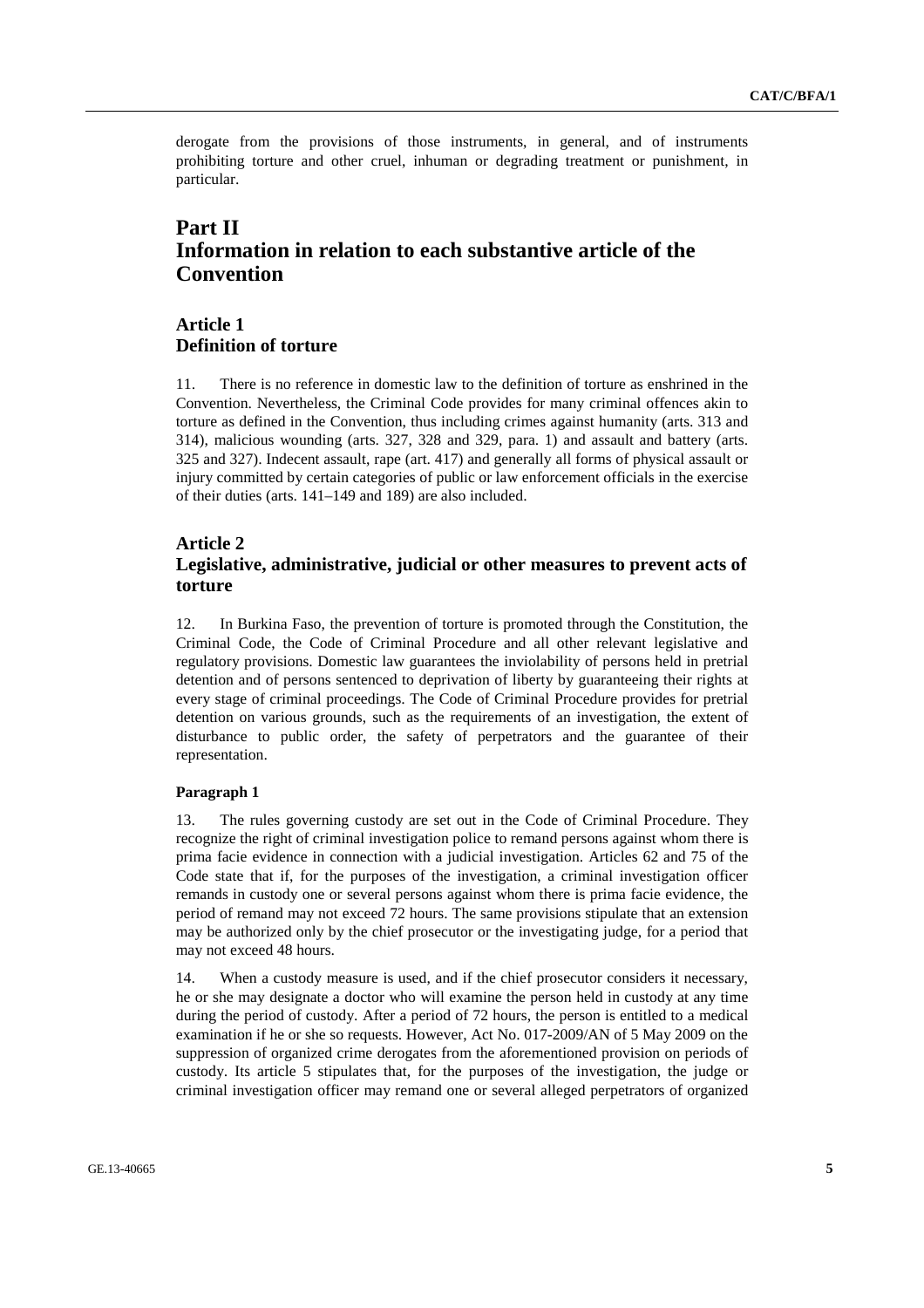crime for a period of up to 10 days. This period may be extended by 5 days with the authorization of the chief prosecutor.

15. The Code of Military Justice has similar provisions. Its article 57 provides that, in times of peace, any military criminal investigation officer has the right to arrest military officials caught in flagrante delicto, as alleged perpetrators or co-perpetrators of, or accomplices to, a crime or offence punishable by imprisonment. Arrested military officials may be placed in provisional lock-ups or in a military prison. In all cases, the period of custody cannot exceed 48 hours. However, it may be extended by 48 hours.

In times of war, the period of custody may be increased to 5 days and may be extended by 5 days twice consecutively, for a maximum total period of 15 days. Once the period of custody has elapsed, the person in custody must be brought before the competent judicial authority. Custody is supervised by the Government commissioner or the competent military investigating judge.

17. The Code of Criminal Procedure does not make specific provision for communication between persons held in custody and their family or with counsel after a certain period of time. The one guarantee is that, under domestic law, the preliminary investigation stage remains confidential.

#### **Paragraph 2**

18. Under article 59 of the Constitution, where the institutions of Burkina Faso, the independence of the nation, the integrity of its territory or the fulfilment of its international commitments are under serious and immediate threat and/or when the proper functioning of the constitutional authorities is impaired the President of Burkina Faso may take such measures as are required by the circumstances, after deliberations in the Council of Ministers and formal consultations with the Presidents of the National Assembly and the Constitutional Council. Those measures are reviewed by the Constitutional Council. In any event, article 152 of the Constitution provides that the Constitutional Council has jurisdiction over constitutional and electoral matters and rules on the constitutionality of laws and ordinances, as well as on the conformity of international treaties and agreements with the Constitution.

#### **Paragraph 3**

19. A lawful act carried out by a State official is not punishable. Under article 70, paragraph 2, of the Criminal Code, no criminal responsibility is borne by a person who commits an act that is prescribed or authorized by a law or regulation, provided that the act is not manifestly unlawful. Accordingly, an official may not invoke higher orders to evade punishment if his or her actions violate laws and/or regulations.

20. Any official or other Government representative who gives, or is responsible for giving, an order to perform an arbitrary act, or one that is prejudicial to individual freedom, the civic rights of one or more persons or the legislation in force, is criminally liable. If that individual can prove that he or she acted on orders from superior officers in respect of matters within their remit, he or she is not liable to punishment, which in this case is imposed only on the superior officers who gave the order (Criminal Code, art. 141). Order No. 2004-077/SECU/CAB of 27 December 2004 on the code of conduct of the national police force is more specific. Its article 19 provides that "a subordinate is required to comply with the instructions of his or her superior, except where an order is manifestly unlawful and would seriously jeopardize the public interest. In that case, the subordinate has the duty to make his or her objections known to the issuing authority, indicating expressly why he or she believes the order to be illegal. If the order is upheld and if, despite the explanation or interpretation provided, the subordinate still refuses to comply, he or she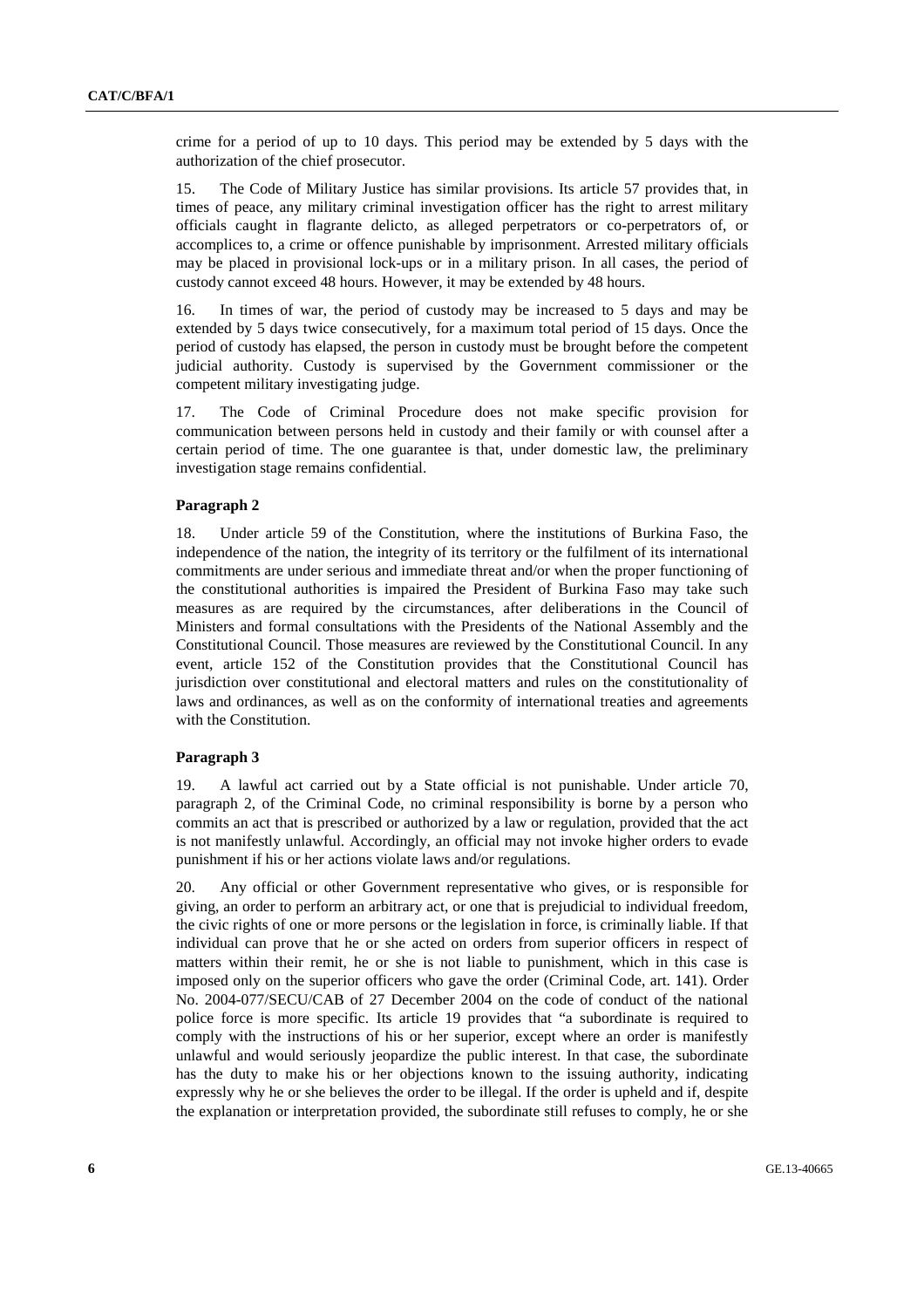shall refer the matter to the first higher authority that may be contacted. Note shall be taken of that refusal. Any refusal to carry out an order that does not fall into the above category shall incur the liability of the individual concerned."

21. Under article 142 of the Criminal Code, any minister who gives, or is responsible for giving, an order to perform an arbitrary act, or one that is prejudicial to individual freedom, the civic rights of one or more persons or the legislation in force, and who refuses or fails to put an end to those acts, is punishable under criminal law. If ministers charged with ordering or authorizing an act contrary to the Constitution allege that the signature attributed to them was obtained by deceit, they are obliged, in rescinding the act, to denounce the persons they claim to be responsible for the deceit, otherwise they themselves will be prosecuted and be liable to the penalty prescribed in article 142 (a prison term of 10 to 20 years, in accordance with article 143 of the Criminal Code).

22. Public officials responsible for carrying out administrative or criminal police investigation functions who knowingly refuse or fail to report or put an end to illegal or arbitrary detention in any location are liable to a prison term of 1 to 5 years.

# **Article 3**

## **Prohibition of the expulsion, return or extradition of a person to another State where he or she might be tortured**

23. Under article 4 of the Constitution, foreigners in Burkina Faso enjoy the same protection as nationals. Article 2 of the African Charter on Human and Peoples' Rights stipulates that: "Every individual shall be entitled to the enjoyment of the rights and freedoms recognized and guaranteed in the present Charter without distinction of any kind such as race, ethnic group, colour, sex, language, religion, political or any other opinion, national and social origin, fortune, birth or other status." Article 12, paragraphs 3 and 4, of the Charter also recognize that: "Every individual shall have the right, when persecuted, to seek and obtain asylum in other countries in accordance with laws of those countries and international conventions" and that: "A non-national legally admitted into a territory of a State Party to the present Charter may only be expelled from it by virtue of a decision taken in accordance with the law." Extradition in Burkina Faso is governed by the Act of 10 March 1927 on the extradition of foreigners.

24. Extradition decisions are taken by decree of the President of Burkina Faso after approval by the Court of Appeal's indictment division. If the indictment division refuses a request for extradition, that decision is final and extradition cannot be granted. The primary condition laid down in this Act is liability to prosecution. In addition, the offence must have been committed either:

- In the territory of the requesting State by a national of that State or by a foreigner;
- Outside its territory by a national of that State;
- Outside its territory by a non-national of that State when the offence is one of those that may, under domestic law, be prosecuted in Burkina Faso even if committed by a foreigner abroad.

Under no circumstances is extradition granted by Burkina Faso if the act committed is not punishable under domestic law as a crime or offence.

25. With regard to the procedure itself, the request for extradition is submitted to the Government of Burkina Faso through the diplomatic channel. It is accompanied by a judgement or sentence, or a procedural document formally declaring or automatically giving rise to the referral of the accused to a criminal court, or by an arrest warrant or any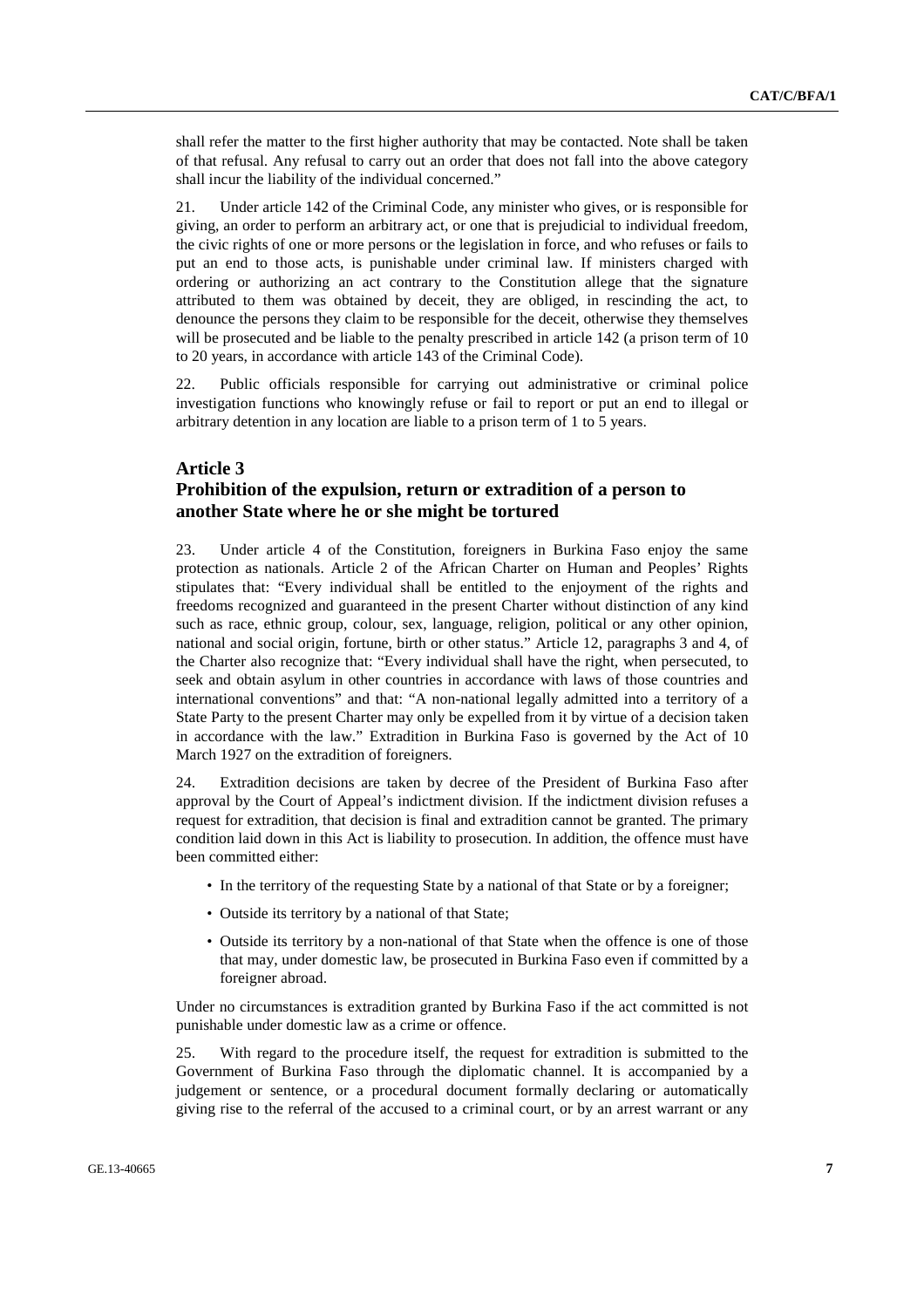other document with the same force, issued by the judicial authority. These documents must clearly state the facts in respect of which they are issued and the date on which the events occurred.

26. Original or certified copies of the above documents must be provided. The requesting Government should also provide copies of the legislation applicable to the alleged facts and possibly a statement of the factual basis of the case. Under article 23 of the Act, an extradition order may be revoked. This provision states that extradition is null and void if it took place in circumstances other than those provided for by law. It may even be revoked ex officio, by the investigating or trial court that has jurisdiction over the extradited person, after he or she has been handed over to another State. If extradition has been granted pursuant to a final judgement, it is revoked by the indictment division of the court within whose jurisdiction the extradition has taken place.

27. In Burkina Faso, article 151 of the Constitution gives duly ratified or adopted international treaties and agreements primacy over laws. Under this constitutional provision and article 5 of the Convention on Extradition of 1 August 1994 of the Economic Community of West African States (ECOWAS), the extradition of a foreigner will be refused if there is a risk that he or she might be subjected to torture and other cruel, inhuman or degrading treatment or punishment. Article 5 provides that: "Extradition shall not be granted if the individual whose extradition is requested has been, or would be, subjected to torture or cruel, inhuman or degrading treatment or punishment in the requesting State or if that person has not received, or would not receive, the minimum guarantees in criminal proceedings, as contained in Article 7 of the African Charter on Human and Peoples' Rights."

#### **Article 4**

# **Classification of torture as a criminal offence under domestic law**

28. The definition of torture in article 1 of the Convention has not yet been incorporated into domestic law. However, there are general provisions for the punishment of acts that qualify as torture under article 1 of the Convention. Act No. 24-94/ADP of 24 May 1994 on the Code of Military Justice, without defining torture, provides in article 154 that: "Without prejudice to criminal prosecution of acts that constitute crimes or offences under ordinary law and, in particular, those which are contrary to the laws and customs of war and to international conventions, punishable acts under the provisions of this Code shall comprise … ." Torture is thus punishable.

29. Article 140 of the Criminal Code provides that any crime committed by public officials in the performance of their duties, or while on duty, constitutes malfeasance. The penalty in such cases ranges from 5 to 10 years. In general, article 313 of the Criminal Code punishes those who, in pursuance of a concerted plan to destroy, wholly or in part, a national, ethnic, racial or religious group or a particular group on the basis of any other arbitrary criterion, commit or cause to be committed against members of that group one of the following acts:

- Intentionally causing violence to life;
- Causing serious bodily or mental harm;
- Inflicting on the group conditions of life conducive to its physical destruction in whole or in part;
- Imposing measures intended to prevent births;
- Forcibly transferring children.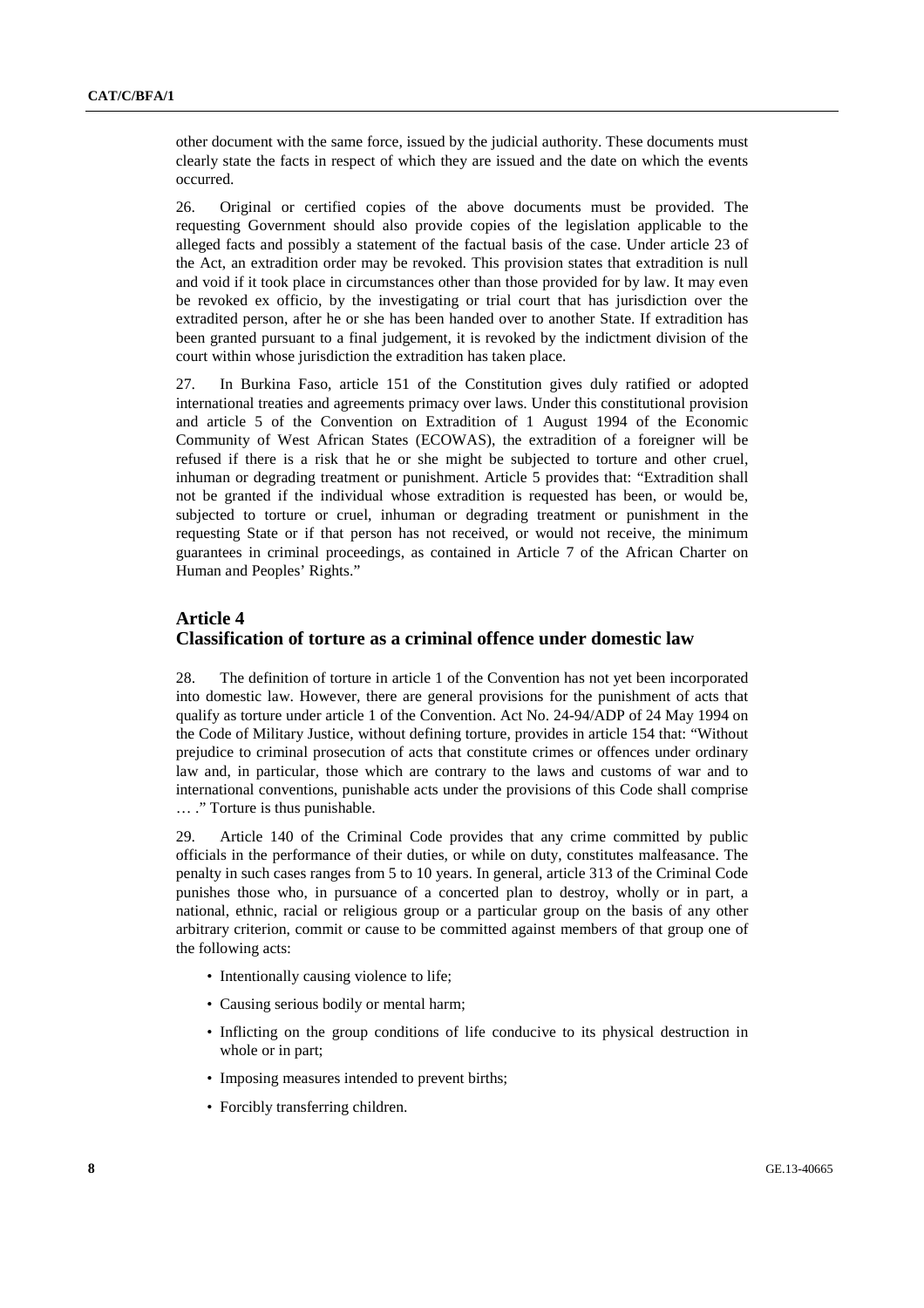30. Article 314 of the Criminal Code punishes any person who practises deportation or slavery, or routinely and systematically carries out summary executions, abductions of persons who subsequently disappear, torture or inhuman acts, for political, philosophical, racial, religious or other reasons as part of a concerted attack on a section of the civilian population or a group fighting against the ideological system in the name of which these crimes are committed.

31. Ordinance No. 68-7 of 21 February 1968 on the Code of Criminal Procedure, completed and amended (arts. 21 and 73) by Ordinance No. 68-53 of 29 November 1968, provides in article 224 and subsequent articles penalties for criminal investigation officers who act outside the law. Article 224 of the Code of Criminal Procedure states that: "The indictment division shall monitor the activities of public and military officials, and criminal investigation officers, acting in that capacity, excluding the judges referred to in article 16, mayors and their deputies." Under article 227, once a case has been brought before it, the indictment division may, without prejudice to disciplinary action that may be taken against the criminal investigation officer by superior officers, address its observations to the officer or decide that the officer may no longer perform, either temporarily or permanently, the duties of criminal investigation officer or delegate of the investigating judge in the country as a whole. Similarly, under article 228, "if the indictment division considers that the criminal investigation officer has committed a criminal offence, it shall refer the case to the prosecution service for appropriate action". Under article 229, decisions taken by the indictment division against criminal investigation officers are, at the request of the chief prosecutor, notified to their respective authorities. Under article 230, the indictment division's jurisdiction over criminal investigation officers extends to officials in the water and forestry sector.

32. As torture is not yet defined in domestic law, there is no legal provision for a statute of limitations in Burkina Faso.

33. Domestic law qualifies torture-related acts as either crimes or offences. Under article 7 of the Code of Criminal Procedure, in the case of a crime, the statute of limitations is 10 years after the date on which the act was committed. Under article 8, in the case of an offence, the statute of limitations is three years. However, there is no statute of limitations on certain acts, such as crimes against humanity and genocide.

34. Disciplinary measures applicable during the investigation of an alleged case of torture are provided for in Act No. 13-98/AN of 28 April 1998 on the rules governing public service employment and employees, subject to the enforcement of specific legal provisions. Under article 143 of the Act, any official against whom criminal proceedings are initiated is automatically suspended from his or her duties. If the charges brought against the official constitute professional misconduct, the disciplinary procedure is suspended until the court issues its final decision.

35. Accordingly, while torture is not considered as a separate offence in criminal law, it cannot escape punishment. To address the inconsistency of domestic law with the obligations under the Convention, a bill is being prepared with a view to the adoption of a law defining, preventing and punishing torture and related practices.

# **Article 5**

# **Jurisdiction over acts of torture**

36. On 16 April 2004, Burkina Faso ratified the Rome Statute of the International Criminal Court and, in December 2010, it adopted Act No. 052-2009/AN of 3 December 2009 on the implementation of the Statute. The Court has jurisdiction over crimes of torture. On the basis of its universal jurisdiction, if torture were committed in Burkina Faso,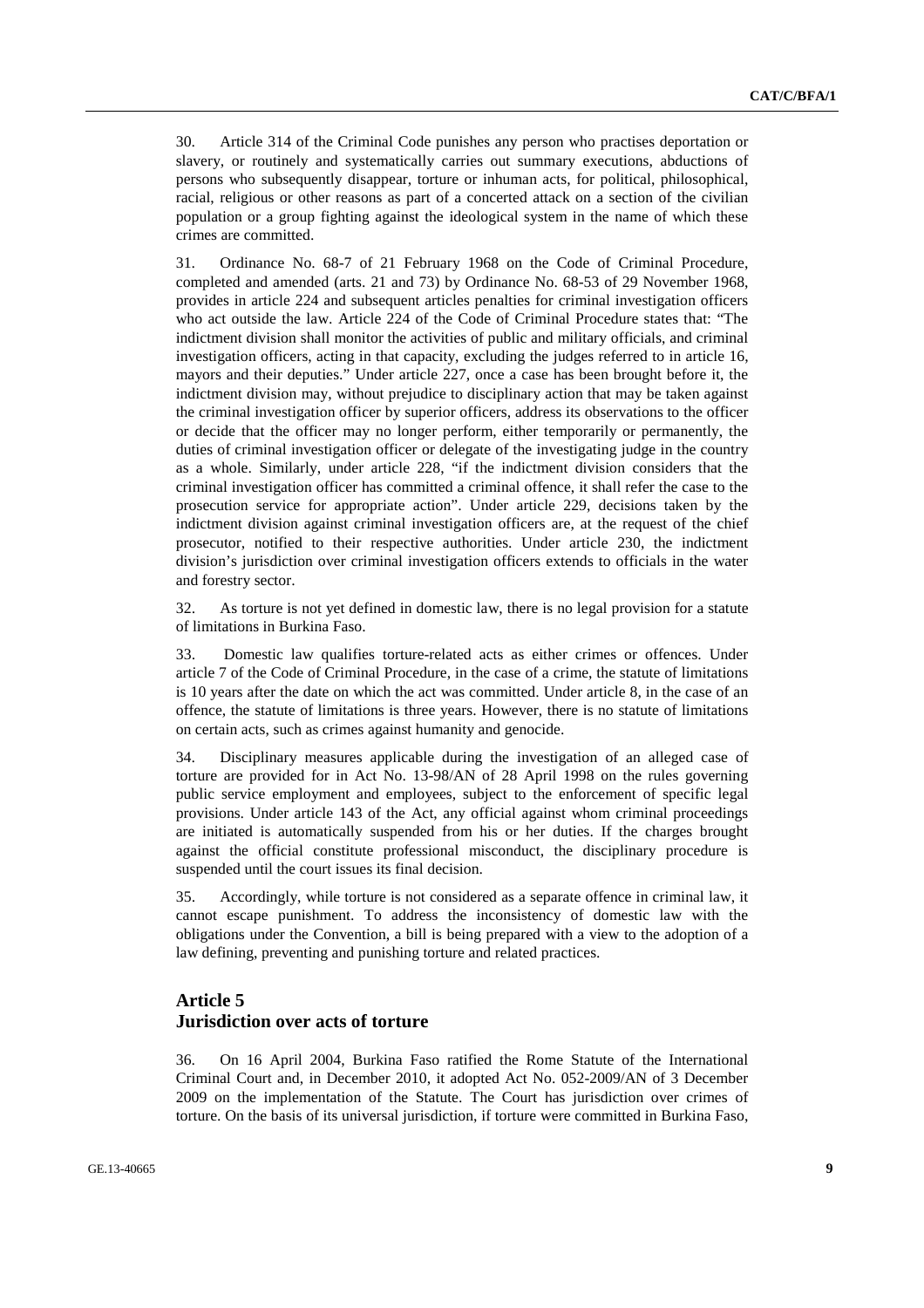a judge in the country could invoke the statutes of the Criminal Court to hear and determine the case. Under article 5 of the Criminal Code, criminal law applies to any offence committed in Burkina Faso, irrespective of the nationality of the wrongdoer. In addition, this jurisdiction extends to offences committed by or against a national of Burkina Faso outside the country when the acts are punishable by the law of the country in which they were committed. In this case, prosecution follows a complaint from the victim or a formal complaint from the authorities of the country in which the acts were committed.

37. Acts of torture may constitute either crimes or offences. The criminal division of the Court of Appeal is competent to try crimes, in which case Act No. 51-93/ADP of 16 December 1993 on the procedure applicable before the criminal division applies. Article 1 of the Act provides that the criminal division has full jurisdiction to try individuals referred to it under a committal order.

38. Pretrial proceedings are compulsory in criminal cases. An investigating judge must be involved in cases of alleged torture but may conduct an investigation only at the formal request of the chief prosecutor. Once seized of a case, the investigating judge makes all the pretrial inquiries deemed necessary to establish the facts (Code of Criminal Procedure, art. 78).

39. When the investigating judge considers that the investigation is complete and that the facts appear to constitute a crime under the law, he or she refers the case file to the criminal division for the second stage of the proceedings. If, on examining the case, the criminal division establishes the charges against the accused as criminal offences, it issues an indictment. On the basis of this indictment, the case is formally brought before the criminal division of the Court of Appeal. When the alleged facts constitute misdemeanours, the misdemeanour division of the court of major jurisdiction is competent to try them. Article 381 of the Code of Criminal Procedure stipulates that the misdemeanour division of the *Tribunal de Grande Instance* (court of major jurisdiction) tries misdemeanours. The same article qualifies offences punishable by a prison sentence of more than 1 month or a fine of CFA francs 50,000 as misdemeanours.

40. Article 382 stipulates that the competent territorial jurisdiction is the misdemeanour division of the place where the offence was committed or of the place of residence or arrest of the perpetrator.

41. The *ratione materiae* extends to misdemeanours and violations that are inseparable from the offence before the misdemeanour division. Offences that fall within its jurisdiction are brought before it, either by referral from the investigating court, or through the voluntary appearance of the offenders, or under the expedited investigation procedure (Code of Criminal Procedure, art. 388). It should be noted that the universal jurisdiction of courts provided for in article 5, paragraph 2, is not covered by domestic law. The competence of courts to prosecute perpetrators of acts of torture is limited to situations in which the perpetrator or victim of these acts is a national of Burkina Faso or where the acts were committed in Burkina Faso or in another place within the territorial jurisdiction of Burkina Faso.

#### **Article 6**

# **Jurisdiction of Burkina Faso courts over individuals who have committed offences under article 4**

42. Article 3 of the Constitution lays down the principle of liberty. No one may be deprived of his or her liberty unless he or she is prosecuted for acts prohibited and punished by law. Article 4 of the Constitution states that all citizens and residents of Burkina Faso enjoy equal protection under the law and stipulates that their case has to be heard by an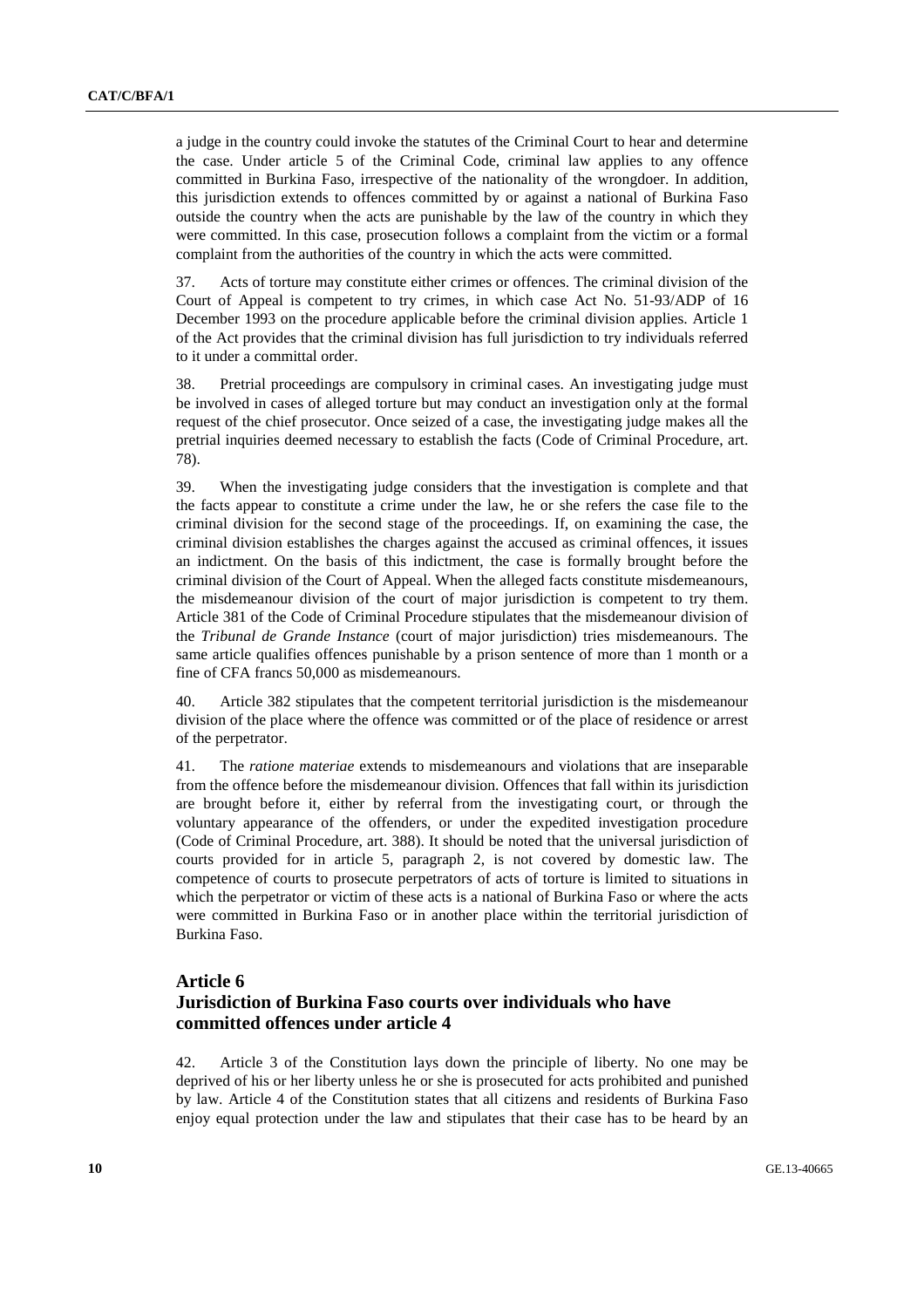independent and impartial court. All accused persons are presumed innocent until proven guilty. The right to a defence, including the right to choose one's own lawyer, is guaranteed in all the courts.

43. Arbitrary detention is defined in article 147 of the Criminal Code as situations in which those in charge of detention facilities:

- Admit an individual without a detention order or court ruling or, in cases of expulsion or extradition, without a Government order;
- Detain or refuse to produce a person to a criminal investigation police officer or person transmitting his or her orders;
- Refuse to produce custody registers to any authority mandated to monitor them.

44. The rules governing pretrial detention are contained in Ordinance No. 68-7 of 21 February 1968 on the Code of Criminal Procedure and Act No. 24-94/ADP of 24 May 1994 on the Code of Military Justice.

45. Pretrial detention is specifically addressed in Title III, section 7, of the Code of Criminal Procedure. It is defined in domestic law as the deprivation of a person's liberty ordered by a judge pending trial. At that stage of the proceedings, it is not intended as a form of punishment but as a means of preventing escape, repeat offences and even contact with certain persons, for instance.

46. Article 136 provides that "pretrial detention is an exceptional measure". Pretrial detention is carried out in a place designed for that purpose. Detainees must not be required to work, inside or outside a short-stay prison, unless they so request. For the purpose of their defence, they must be guaranteed all communications and facilities consistent with the discipline and security requirements of the prison. Subject to the aforementioned conditions, any person detained in these conditions may enjoy these guarantees by applying to the competent authorities through official channels.

47. The length of pretrial detention varies according to the nature of the wrongdoing (crime or offence). In the case of an offence, when the maximum penalty prescribed by law is less than 1 year's imprisonment, an accused person domiciled in Burkina Faso may not be detained for more than 5 days after his or her first appearance before the investigating judge if he or she has not previously been convicted of a crime or sentenced to more than 3 months' imprisonment without probation for an ordinary offence. In other cases, pretrial detention may not exceed 6 months. If continued detention appears necessary at the end of that period, the investigating judge may extend it by a special substantiated court order, based on reasoned arguments by the chief prosecutor. No extension may be granted for a period of more than 6 months.

48. The issue of pretrial detention is also addressed in chapter 2, article 57 of the Code of Military Justice. Under its provisions, any military criminal investigation officer has the right to arrest military officials caught in flagrante delicto, as perpetrators or co-perpetrators of, or accomplices to, a crime or offence punishable by imprisonment.

49. In practice, the authorities responsible for implementing pretrial detention are the prison and short-stay prison wardens and chief warders.

50. Under Decree No. AN VI-103/FP/MIJ of 1 December 1988 on the organization, rules and regulations of detention facilities in Burkina Faso, places of detention include:

- Short-stay prisons;
- Correctional facilities;
- Agricultural detention facilities;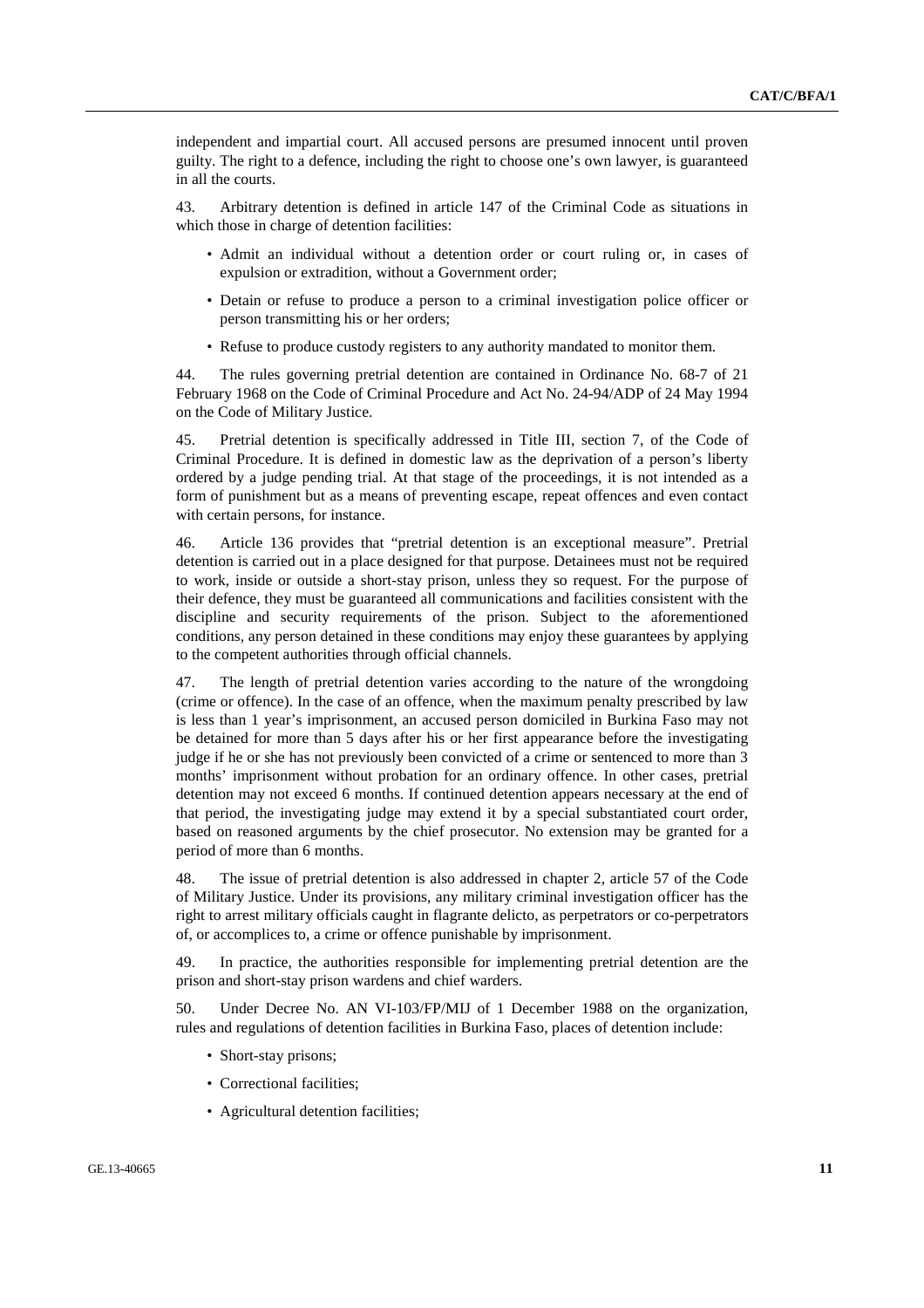• Rehabilitation and vocational training centres.

Under these regulations, short-stay prisons are intended for accused persons, correctional facilities for convicted persons, and agricultural detention facilities for convicted prisoners on part-time release. However, for practical reasons, the aforementioned Decree stipulates that courts may have a single facility serving as short-stay prison and correctional facility.

# **Article 7 Obligation to initiate prosecutions relating to acts of torture**

51. Article 4 of the Constitution of Burkina Faso provides that: "All citizens and residents of Burkina Faso enjoy equal protection under the law. Everyone has the right to have their case heard by an independent and impartial court. Every accused person is presumed innocent until proven guilty. The right to a defence, including the right to choose one's own lawyer, is guaranteed in all the courts."

52. On that basis, equal treatment is guaranteed for all citizens of Burkina Faso and for foreigners. Foreigners enjoy the same protection as nationals before the courts. Article 4, paragraph 1, of the Criminal Code provides that "criminal law shall apply to all offences committed in the territory, regardless of the nationality of the perpetrator".

53. The law designates the authorities responsible for investigating and prosecuting offences. Pending an investigation, the criminal investigation police, under the direction of the chief prosecutor, are responsible for reporting criminal offences, collecting evidence and finding the perpetrators. Once an investigation has been opened, the criminal investigation police carry out the tasks entrusted to them by the investigating bodies and comply with their instructions (Code of Criminal Procedure, art. 14). Article 1 provides that criminal proceedings are instituted and conducted by judges, by the officials designated by law or by the injured party itself.

54. There are no specific provisions in the Code of Criminal Procedure concerning the arrest, detention or imprisonment of foreigners. However, with regard to the custody or detention of foreigners, the judicial authorities of Burkina Faso apply the provisions of the Vienna Convention on Consular Relations of 24 April 1963. Under article 36, paragraph 1 (b), of the Convention, if a foreigner in custody or detention so requests, the competent authorities must, without delay, inform the consular post of his or her State of origin. Any communication addressed to the consular post by the person arrested or held in detention must also be forwarded by the said authorities without delay. The said authorities must inform the person concerned without delay of his or her rights. Consular officers of the person's country of origin have the right to visit him or her, to converse and correspond with him or her and to arrange for his or her legal representation.

55. No case has yet been brought before the domestic courts regarding any person residing in Burkina Faso found guilty of acts of torture abroad, in order for the provisions of article 7 of the Convention against Torture to be applied.

# **Article 8 Recognition of torture as an extraditable offence**

56. In Burkina Faso, no legal provision expressly requires the existence of a treaty for an extradition to proceed. In practice, however, an extradition treaty is necessary. In the absence of an extradition treaty or if the offences concerned are not specified in the treaty, the offender may be extradited only if an agreement is reached between the Governments concerned.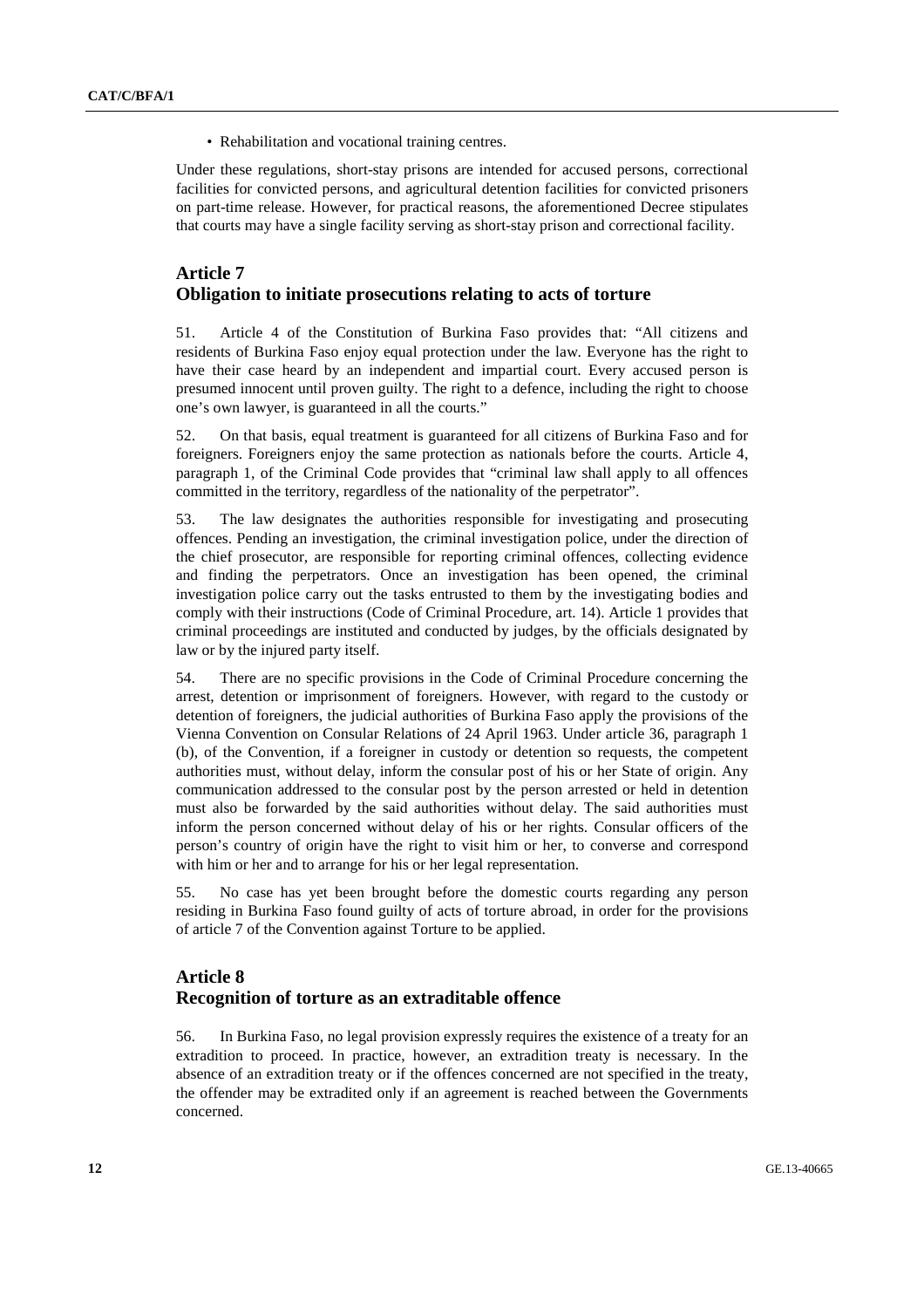57. The Act of 10 March 1927 on the extradition of foreign nationals, applicable in Burkina Faso, does not specifically consider torture and related offences as cases for extradition. Its article 4 stipulates only that the acts concerned must be punishable under criminal law. However, under article 8 of the Convention, Burkina Faso no longer requires an extradition treaty with States parties in order to extradite a person who has committed the offence of torture in its territory. Burkina Faso has not recorded any cases of extradition in relation to any of the offences covered by the Convention.

#### **Article 9**

#### **Mutual judicial assistance in connection with proceedings brought in respect of torture and related crimes**

58. Burkina Faso is a party to many treaties providing for mutual judicial assistance and extradition.

59. At the regional and international levels, Burkina Faso has signed and ratified treaties that also provide for extradition. These include:

- The General Agreement on Judicial Cooperation, signed in Antananarivo on 12 September 1961;
- The Convention on Judicial Cooperation between States Parties to the Non-Aggression and Defence Assistance Agreement, signed in Nouakchott on 21 April 1987;
- The Convention on Mutual Assistance in Criminal Matters (No. A/P.1/7/92) of the Economic Community of West African States (ECOWAS), adopted in Dakar on 29 July 1992;
- The ECOWAS Convention on Extradition (No. A/P.1/8/94), signed in Abuja on 6 August 1994;
- The International Convention against the Taking of Hostages, ratified on 1 October 2003;
- The African Union Convention on Preventing and Combating Corruption, ratified on 29 November 2005;
- The United Nations Convention against Corruption, ratified on 10 October 2006.
- 60. Bilateral agreements include:
	- The General Convention on Judicial Cooperation between Burkina Faso and Mali, signed in Ouagadougou on 23 November 1963;
	- The Judicial Cooperation Agreement between France and Burkina Faso, signed in Paris on 24 April 1961.

# **Article 10 Education and information regarding the prohibition of torture**

61. Police officer training has no specific provision for information on the prohibition of torture. In practice, however, all police officers receive training in ethics, which covers aspects of the prohibition of torture. In criminal procedure classes, particularly during training in pretrial investigation proceedings, emphasis is placed on the need to respect the dignity of citizens and the obligation to refrain from using any form of violence or illtreatment on persons under interrogation. Thus, the training clearly prohibits all forms of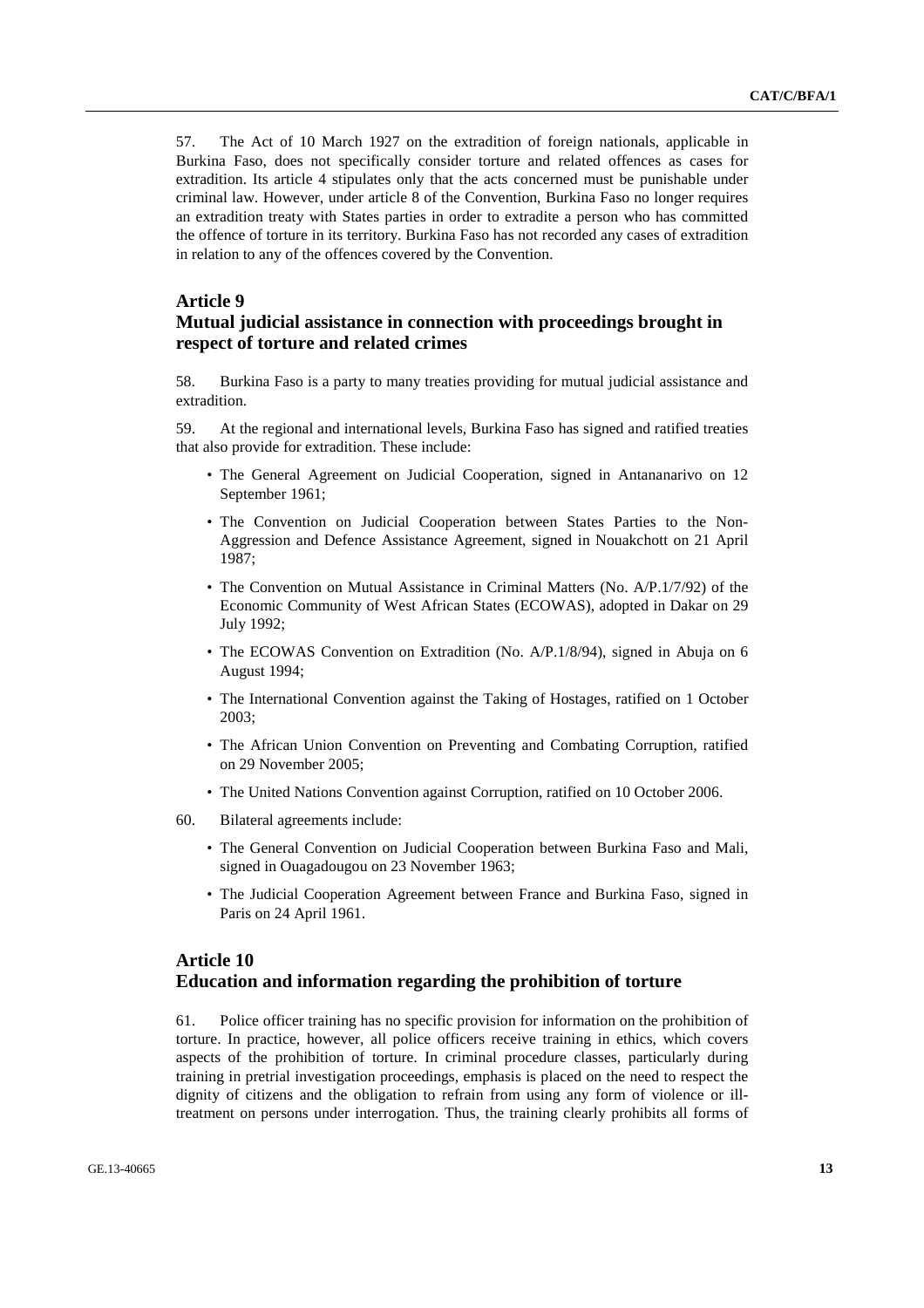ill-treatment and torture. The same training is provided for trainee judges of the National Civil Service and Judiciary Training School.

62. Police officer training programmes also include human rights education. As part of the human rights education activities for targeted social and professional categories, the Ministry responsible for the promotion of human rights has undertaken training and awareness-raising activities on the prohibition of torture and other cruel, inhuman or degrading treatment. In 2008, a capacity-building training seminar on respect for the rights of detainees was held for prison officers. In 2010, the Ministry held a series of conferences on the Convention against Torture and Other Cruel, Inhuman or Degrading Treatment or Punishment and its Optional Protocol for about 2,000 defence and security college trainees. These activities were repeated in 2011 and involved the same number of people. A bill prohibiting torture and a bill on the establishment of a visiting committee for places of deprivation of liberty are currently being drafted.

63. The Ministry has also started drafting a human rights training manual for the police and the gendarmerie with the support of the Danish Institute for Human Rights.

64. In addition to taking an oath at the end of their training, doctors are trained to take care of patients while protecting their physical and mental integrity. Torture is studied as part of the medical school curriculum, mainly in sixth-year forensic medicine classes. Specialists are often called upon to lecture on the subject. Medical personnel do not study the legal aspects of torture, such as the elements that make it a criminal offence and the corresponding penalties. The curriculum is focused on the human dimension: rape, torture, malicious wounding, homicide and murder, and all other forms of violence. It enables medical personnel to easily recognize injuries caused by such acts.

#### **Article 11**

## **Review of interrogation rules, instructions, methods and practices as well as conditions of detention and treatment of persons who have been arrested, detained or imprisoned**

65. Several pieces of legislation govern the treatment of persons deprived of their liberty. These include the Code of Criminal Procedure and its implementing legislation, Decree No. AN VI-103/FP/MIJ of 1 December 1988 on the organization, rules and regulations of detention facilities in Burkina Faso, and the Code of Military Justice. Order No. 2003-004/MJ/SG/DAPRS of 13 February 2003 on internal regulations of detention facilities in Burkina Faso lays down standards of conduct for both detainees and prison officers.

66. Domestic law does not currently permit the intervention of a lawyer at the stage of the police investigation. A person held in custody may therefore not be assisted by a lawyer, owing to the requirement for confidentiality of the pretrial investigation. In practice, however, the family and other persons such as lawyers have access to the person in custody. Pretrial detention is a strictly regulated issue.

67. The above laws and regulations, which govern the treatment of persons deprived of their liberty, incorporate the principles and standards enshrined in international instruments on the rights of prisoners and detainees. Nevertheless, in practice, the prison system faces many challenges related to overcrowding and insufficient resources. The number of detainees in short-stay prisons increased from 2,204 in 2000 to 5,437 in 2008, and the Ministry of Justice does not have sufficient resources to manage the situation. Notwithstanding the increase in prison capacity as a result of the construction of short-stay prisons and correctional facilities, which rose from 11 in 2000 to 24 in 2009, prison overcrowding remains a challenge.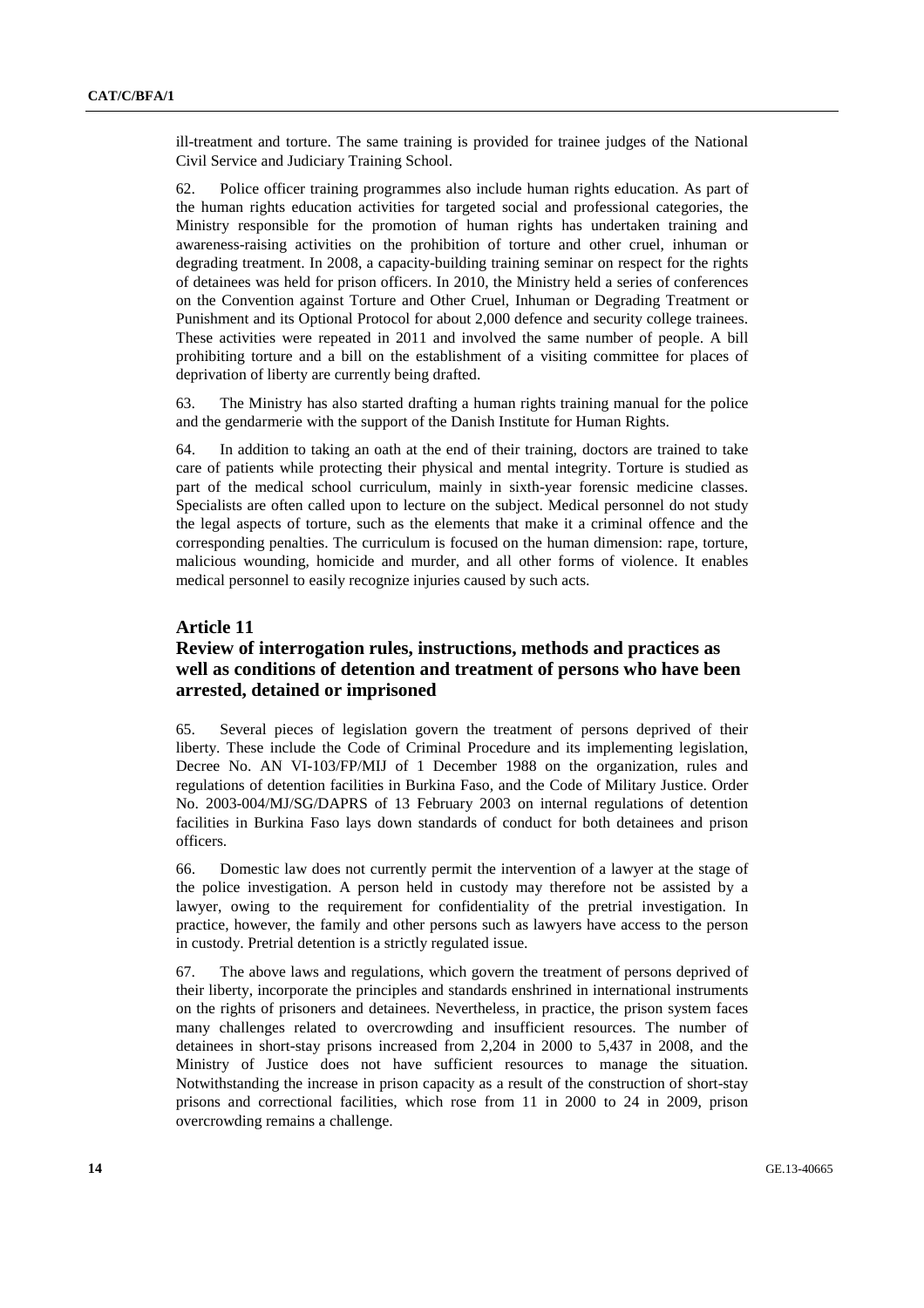68. The State is endeavouring to remedy the situation by recruiting additional prison officers. Thus, the number of detainees per prison officer decreased from 17.2 in 2000 to 7.7 in 2008 and the number of prison officers increased from 209 in 2003 to 622 in 2009. Furthermore, a high-capacity building is under construction within the Ouagadougou shortstay prison and correctional facility, with a view to reducing overcrowding in the existing infrastructure. There are also plans to build a high-security prison in Ouagadougou for the imprisonment of detainees considered to be highly dangerous. The building of the prison and the refurbishment of the Ziniaré short-stay and correctional facility to enable it to admit detainees should also significantly reduce overcrowding.

69. Both State and non-State actors may visit places of detention. Since 2004, the Ministry responsible for the promotion of human rights has visited places of detention throughout the country. Its visit reports show that all the short-stay prisons and correctional facilities visited are committed to respecting the rights of detainees but do not have the resources required for their implementation. For instance, some short-stay prisons and correctional facilities have no means of transport for detainees, and accused persons have to walk from the short-stay prison and correctional facility to the court, accompanied by armed prison officers. This exposes the detainees to public view and is prejudicial to their honour. Other short-stay prisons and correctional facilities have social welfare units but these lack the resources to carry out the necessary background investigations in the case of children who come into conflict with the law. Judges are required by law to take background investigation reports into account when trying minors. Conditions of detention in prisons are not very satisfactory because they only partially respect the Standard Minimum Rules for the Treatment of Prisoners and the provisions of Decree No. AN VI-103/FP/MIJ of 1 December 1988 on the organization, rules and regulations of detention facilities in Burkina Faso. Serious shortcomings in terms of food, hygiene and health-care provision prevent short-stay prisons achieving their goal of socially integrating and rehabilitating detainees. Due to the lack of available space, the separation of adult and juvenile detainees, convicted and accused persons, and first-time and repeat offenders is not strictly observed.

70. Different religious communities hold worship services and provide psychosocial support and counselling for detainees in the various short-stay prisons and correctional facilities in Burkina Faso. They draw up reports of their activities in places of detention. NGOs also generally have access to places of detention.

71. Act No. 062-2009/AN of 21 December 2009 establishing the new National Human Rights Commission enables the Commission to visit prisons and other places of detention. The Act makes it possible for an independent institution to visit places of detention with a view to preventing torture. In practice, the Commission has not yet done so because it requires an impetus to make it more operational.

72. Order No. 2003-004/MJ/SG/DAPRS of 13 February 2003 on internal regulations of detention facilities in Burkina Faso lays down standards of conduct for both detainees and prison officers. The purpose of these standards of conduct is to ensure adequate conditions of detention and the exemplary conduct of prison officers in order to prevent, among others, cases of ill-treatment and torture. Penalties are provided for and imposed on prison officers found guilty of violating the rights of detainees under their supervision.

73. The police have developed a code of conduct. Further details are contained in article 22 of Order No. 2004-077/SECU/CAB of 27 December 2004 on the code of conduct of the national police force, which provides that, "in addition to conducting criminal investigation activities under the supervision of the indictment division, the personnel of the national police force and the administrative authorities responsible for them shall be subject to hierarchical control. The personnel of the national police force shall also be subject to the authority of the general inspectorate of the ministry responsible for domestic security."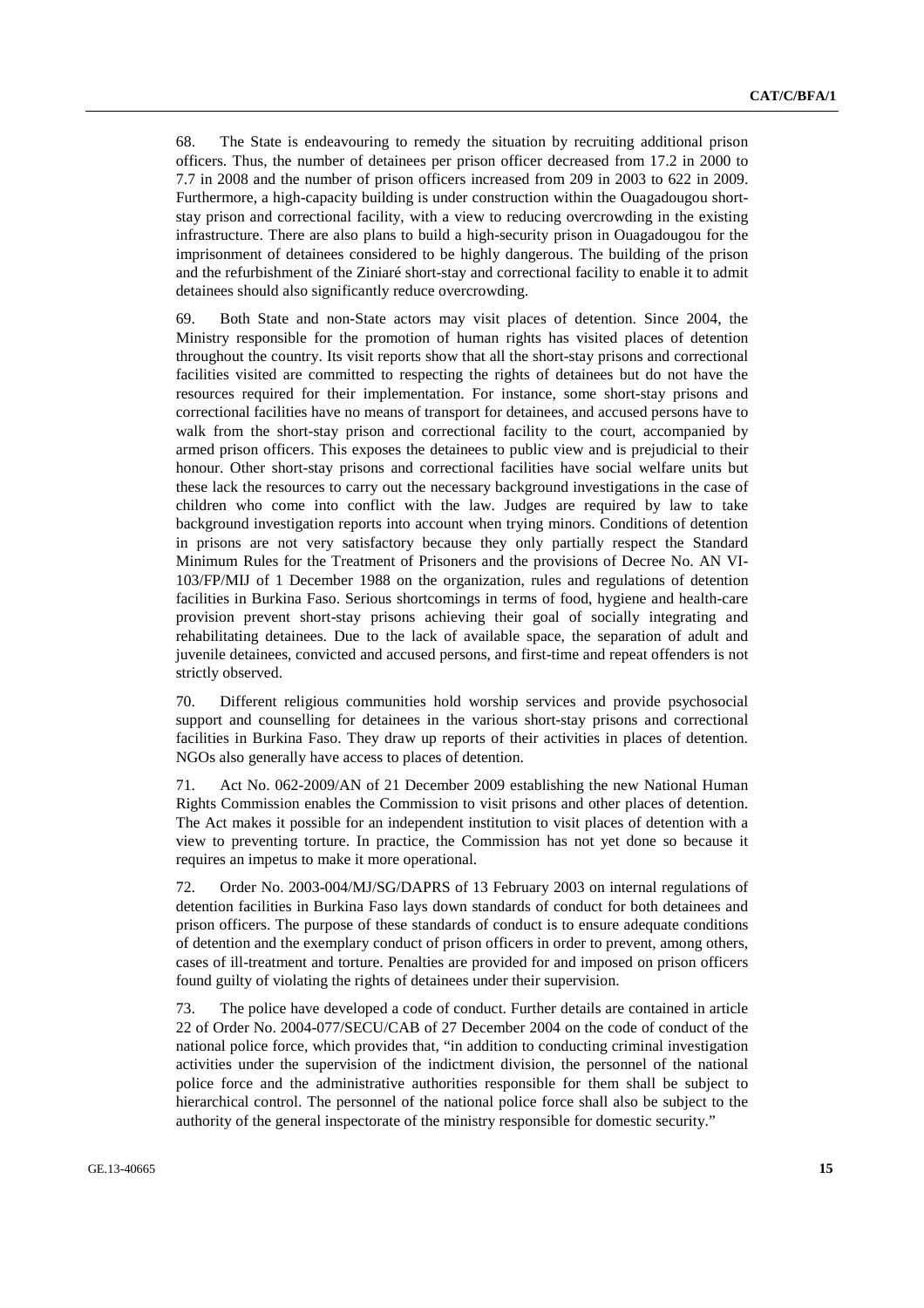## **Article 12 Prompt and impartial investigation of acts of torture**

74. Article 39 of Ordinance No. 68-7 of 21 February 1968 on the Code of Criminal Procedure designates the chief prosecutor as the authority responsible for receiving complaints and allegations. Article 4 of Order No. 2004-077/SECU/CAB of 27 December 2004 on the code of conduct of the national police force states that: "The national police force shall be at the service of the nation. To this end, it shall perform its duties in compliance with the Universal Declaration of Human Rights, the Constitution, international treaties and the laws and regulations in force."

75. Article 12 stipulates that: "No detainee placed under the care and protection of the police shall be subjected to violence or inhuman or degrading treatment of any form at the hands of police officers or any other person. Any police officer having custody of a person whose condition requires special care or attention shall call upon medical personnel and take the steps necessary to protect the life and health of that person. Any police officer who witnesses behaviour prohibited under this article shall be liable to disciplinary measures if he or she does nothing to stop it or fails to inform the competent authority."

76. If allegations are made against a public official, his or her supervising authority may, within its competence, conduct an investigation. If the investigation reveals prima facie offences, the case is referred to the chief prosecutor.

77. There is access to immediate medical examinations and forensic expertise. Two options are possible. The victim himself or herself may take the initiative to be examined for the extent of the physical injury to be assessed.

This may also be undertaken at the request of the investigating official, the chief prosecutor or the investigating judge in order to establish the facts or determine the extent of the harm suffered. If the perpetrator is a public official, once proceedings have been initiated, he or she may be placed in pretrial detention. He or she may be suspended only by the competent administrative authority pending the outcome of the criminal proceedings.

78. Article 141 of Act No. 013-98/AN of 28 April 1998 on the rules governing public service employment and employees stipulates that, in the event of serious misconduct by an official, he or she is immediately suspended by the minister of the department under whose auspices he or she works. The case is referred without delay to the disciplinary board, which must take a decision within a period of one month, failing which the case may be removed from it.

79. Under article 143 of the Act, any official against whom criminal proceedings are initiated is automatically suspended from his or her duties. If the charges brought against the official constitute professional misconduct, the disciplinary procedure is suspended until the court issues its final decision.

80. Article 144 further states that: "Where legal proceedings arise from a complaint by his or her supervising authority or service, the suspended official shall continue to receive half of his or her salary and his or her full family allowance. The same shall apply when the legal proceedings arise from a complaint by any other natural or legal person." If the facts alleged are established, a sentence is imposed.

81. The applicable criminal penalties are those provided for in articles 8 to 11 of the Criminal Code. These are:

- The death penalty;
- Life imprisonment;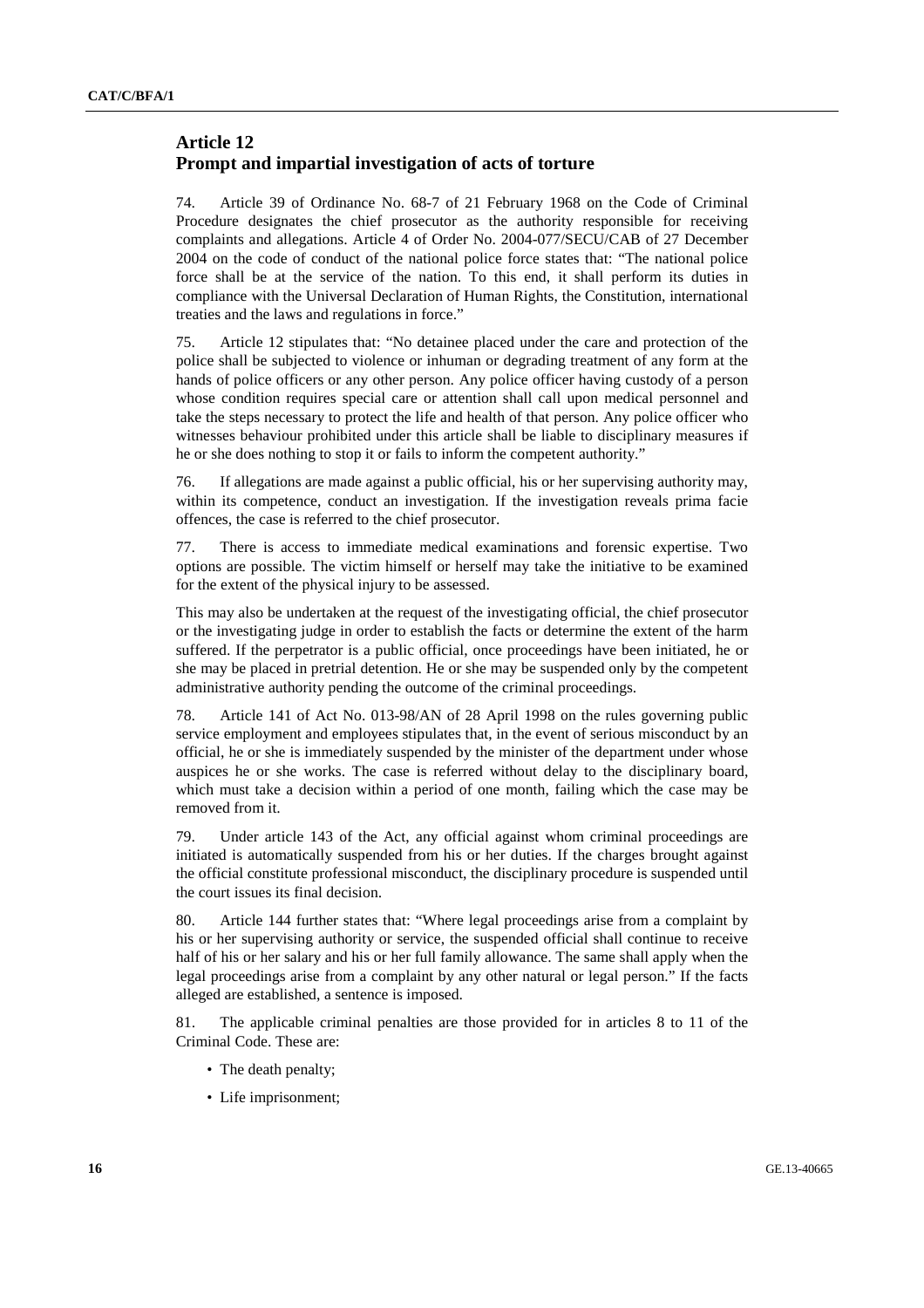- A term of imprisonment;
- A fine;
- Community service (Act No. 7-2004/AN of 6 April 2006 on the administration of community service in Burkina Faso).

82. In administrative terms, article 138 of Act No. 013-98/AN of 28 April 1998 on the rules governing public service employment and employees provides for the following disciplinary measures, in order of increasing severity:

- Warning;
- Reprimand:
- Temporary suspension for a period of up to 15 days;
- Temporary suspension for a period of 16 to 30 days;
- Demotion;
- Compulsory retirement;
- Removal from the post without affecting entitlement to a pension.

83. Act No. 062-2009/AN establishing the new National Human Rights Commission enables the Commission to investigate alleged human rights violations. Article 9 provides that: "The Commission has the power to investigate complaints. However, investigations shall not be conducted into cases involving classified information, State security or foreign policy, or cases subject to judicial review." Due to a lack of resources, the Commission has not yet started conducting any investigations.

# **Article 13 Right to complain about unlawful treatment**

84. Article 4 of the Constitution states that all citizens and residents of Burkina Faso enjoy equal protection under the law and that everyone has the right to have their case heard by an independent and impartial court. Article 39 of the Code of Criminal Procedure provides that the chief prosecutor receives complaints and allegations and decides on follow-up action. Where proceedings are discontinued, he or she notifies the complainant.

85. In addition, any established authority, public official or civil servant who, in the exercise of his or her functions, learns of a crime or offence, is required to report it without delay to the chief prosecutor and to transmit to him or her any relevant information, reports and records. Once the chief prosecutor has been informed of unlawful acts, he or she takes all necessary measures, or ensures that these are taken, to investigate and prosecute criminal offences. To this end, he or she directs the activities carried out by the criminal investigation officers under his or her jurisdiction.

86. The remedies available in Burkina Faso are mainly judicial. There is no provision in domestic law that permits procedural discrimination among victims of a criminal offence, regardless of its nature. All persons, irrespective of their nationality, have the right to take their case to the competent courts. Even in the event that the public prosecutor discontinues the proceedings, the victim may still file a complaint with an investigating judge and join the proceedings as a civil party.

87. There is no specific provision establishing criteria for the investigation of allegations of torture by the chief prosecutor. The procedure is the same as for every other criminal case. The chief prosecutor or investigating judge handling the case has the right, under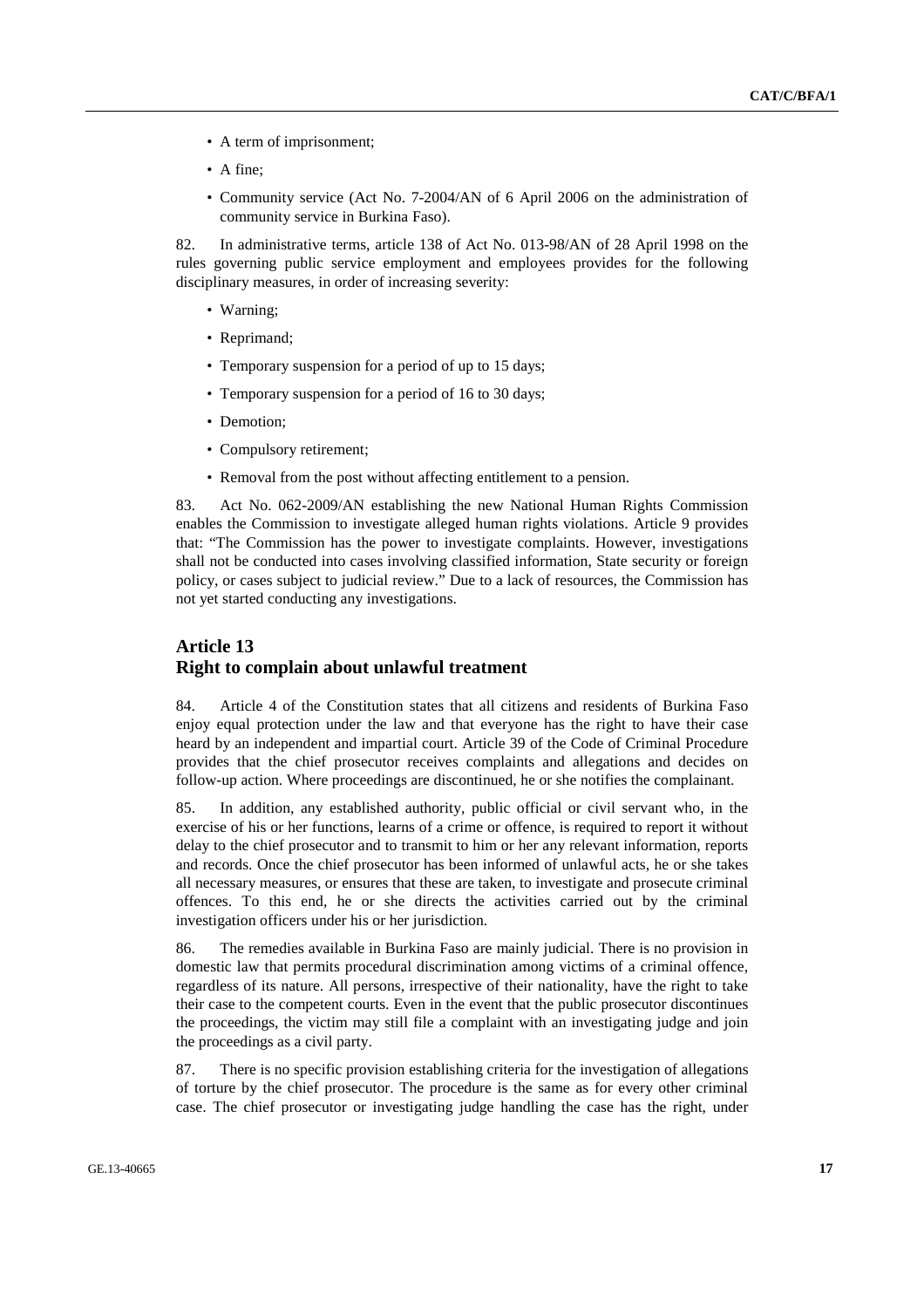articles 41 and 50 of the Code of Criminal Procedure, to call directly upon the law enforcement agencies. This prerogative allows them, where necessary, to protect complainants and witnesses from any ill-treatment or intimidation arising from a complaint or statement. There is no available disaggregated statistical data on torture because there is not yet a specific law criminalizing torture. However, disciplinary and criminal action has already been taken against public officials found guilty of physically abusing persons. For instance, two police officers from the police station of Gaoua were tried and sentenced by the criminal division of the Court of Appeal of Bobo-Dioulasso, on 17 June 2011, to a term of imprisonment of 5 years for physical abuse causing the death of Da Arnaud Some in July 2010. Three police officers were also arrested and charged for their involvement in the physical abuse of the schoolboy Justin Zongo in Koudougou and during the public demonstrations that followed the death of the victim. The Court of Appeal of Ouagadougou ruled on the case on 19 September 2011. The two police officers found guilty were sentenced to a prison term of 10 years and the third officer was sentenced to a term of 8 years.

88. Burkina Faso has no personnel or unit specifically trained to deal with cases of torture or cruel, inhuman or degrading treatment. Ordinary police or gendarmerie units attend to these matters. There is no dedicated unit dealing with violence against women either. However, cases of violence against women may be handled by the departments of the Ministry of Social Action and National Solidarity and the Ministry for the Advancement of Women. Burkina Faso has also set up a National Committee to Combat the Practice of Excision, which has a permanent secretariat with personnel trained to combat the practice of female genital mutilation. The following initiatives have been taken:

- Adoption of a national action plan for 2008–2012 calling for zero tolerance of female genital mutilation;
- Information, training and educational activities for community health workers, schoolchildren, children working in the informal sector and the population at large, through radio broadcasts, workshops and film discussions;
- Introduction of a module on female genital mutilation into primary and secondary school curricula through a joint circular letter issued on 30 June 2003 by the ministries responsible for education;
- Comprehensive care for victims through the establishment of a small operating theatre;
- Regular patrols by law enforcement officials since 2000 to raise awareness of and deter the practice of female genital mutilation;
- Establishment of decentralized units of the National Committee to Combat the Practice of Excision at the provincial, departmental and village levels; 4,840 village watch committees have been set up in 968 villages — including 1,440 in 2010 — to ensure the sustainability of initiatives to combat female genital mutilation;
- Establishment of "SOS Excision", a public helpline run by the Committee;
- Use of innovative approaches involving leaders, different social and professional groups, young peer educators and excision practitioners.

#### **Article 14 Right to redress for victims of torture**

89. In Burkina Faso, victims of acts of torture or cruel, inhuman or degrading treatment committed by public officials may seek redress before the domestic courts. Such claims are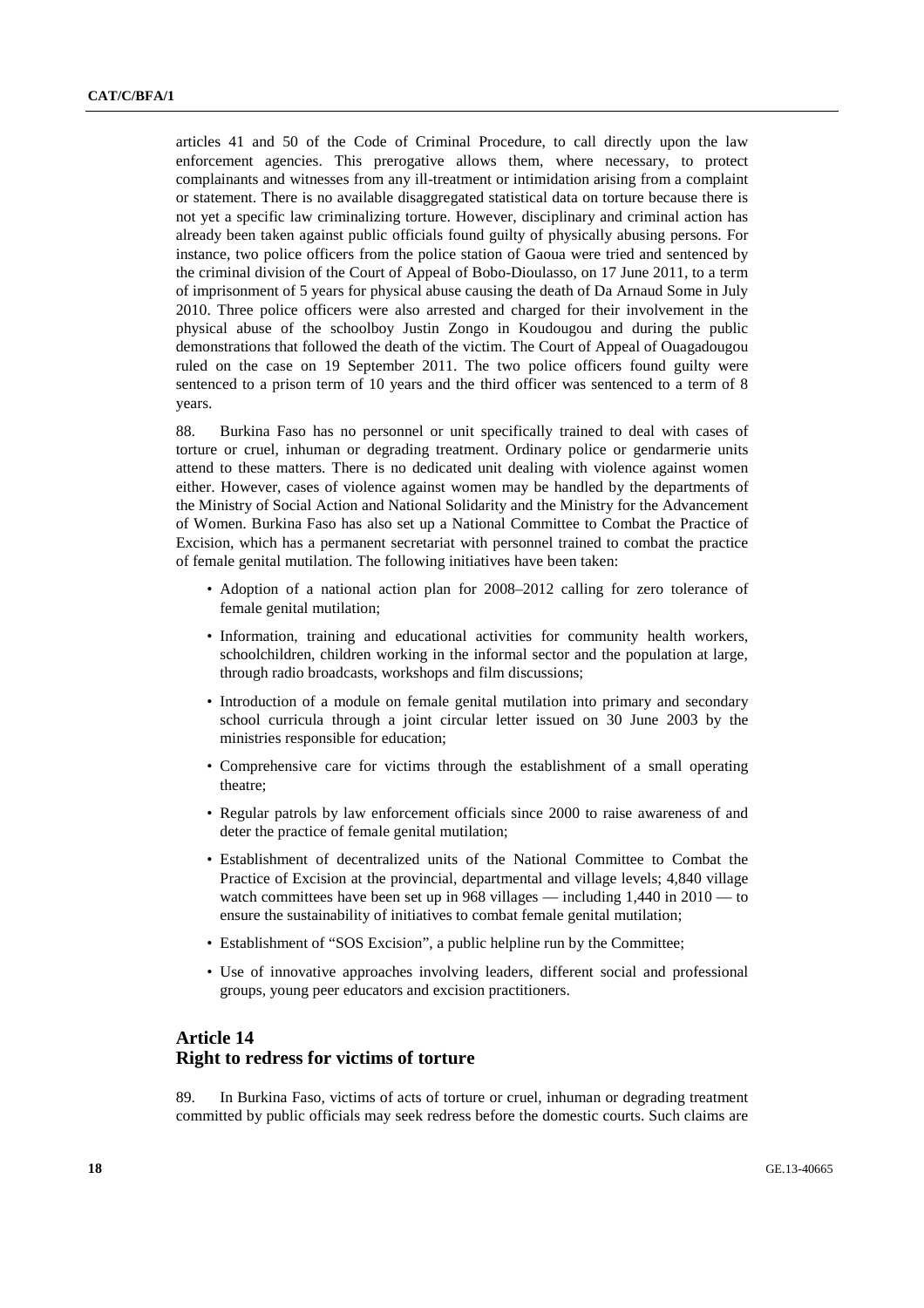admissible for all types of injury — material and physical or psychological — resulting from the acts that are the subject of the proceedings. They are also admissible for material damage resulting from the same acts, even if the indictment does not mention any related violation that has caused material damage.

90. Two options are available to a victim of torture seeking redress. He or she may join the criminal proceedings as a civil party claiming compensation. Under article 3 of the Code of Criminal Procedure, the civil proceedings may be conducted alongside the criminal proceedings and before the same court. The victim may join the proceedings as a civil party at any time, from the commencement to the conclusion of the proceedings, through an application either to the clerk of the court or to the court itself and transmitted to the former. Where the application is made to the clerk of the court, he or she notifies the parties involved.

91. The victim may also bring the case directly to the civil court. Under article 4 of the Code of Criminal Procedure, a civil action may be brought separately from the criminal proceedings. However, judgement on the civil action is deferred until the criminal proceedings have been initiated and a final ruling has been issued. In this case, civil action may be initiated only once the statute of limitations on the criminal proceedings has expired (Code of Criminal Procedure, art. 10). Once a final ruling has been issued on the criminal proceedings, and provided a criminal sentence has been handed down, a civil action initiated within the period specified in the aforementioned articles is subject to a 30-year statute of limitations.

92. A civil action to seek redress for harm caused by a crime, offence or misdemeanour may be brought by anyone who has suffered personally from the harm directly caused by the offending act (Code of Criminal Procedure, art. 2), including Burkina Faso nationals and foreigners.

93. When public officials are concerned, compensation for the harm suffered by the victim may be provided by the State when its liability is involved.

## **Article 15 Inadmissibility of evidence obtained through torture**

94. All victims of torture are protected in any court trying them for an offence. The rules governing the taking of evidence in relation to an offence are regulated by the Code of Criminal Procedure. Under article 427 of the Code, except where otherwise provided by law, offences may be established by any form of evidence; judges make decisions in accordance with their personal convictions and may base those decisions only on the evidence produced during the trial and discussed in adversarial proceedings before them.

95. The Code of Criminal Procedure also states that no statement or report has evidentiary value unless it has been drawn up in accordance with the regulations and its author was acting in the course of duty and reporting on a matter within his or her competence and on facts he or she had personally seen, heard or established (Code of Criminal Procedure, art. 429). Article 430 of the Code further states that, except where otherwise provided by law, any statement or report of an offence has informative value only. Ultimately, confessions, like all other evidence, may be evaluated at the court's discretion. These various elements facilitate the identification and exclusion of irregular evidence. Accordingly, in practice, evidence obtained through torture is declared inadmissible by the court.

96. The two-tier system in criminal proceedings provides the guarantee that any irregular evidence is generally excluded. If such evidence is not censored at that stage, that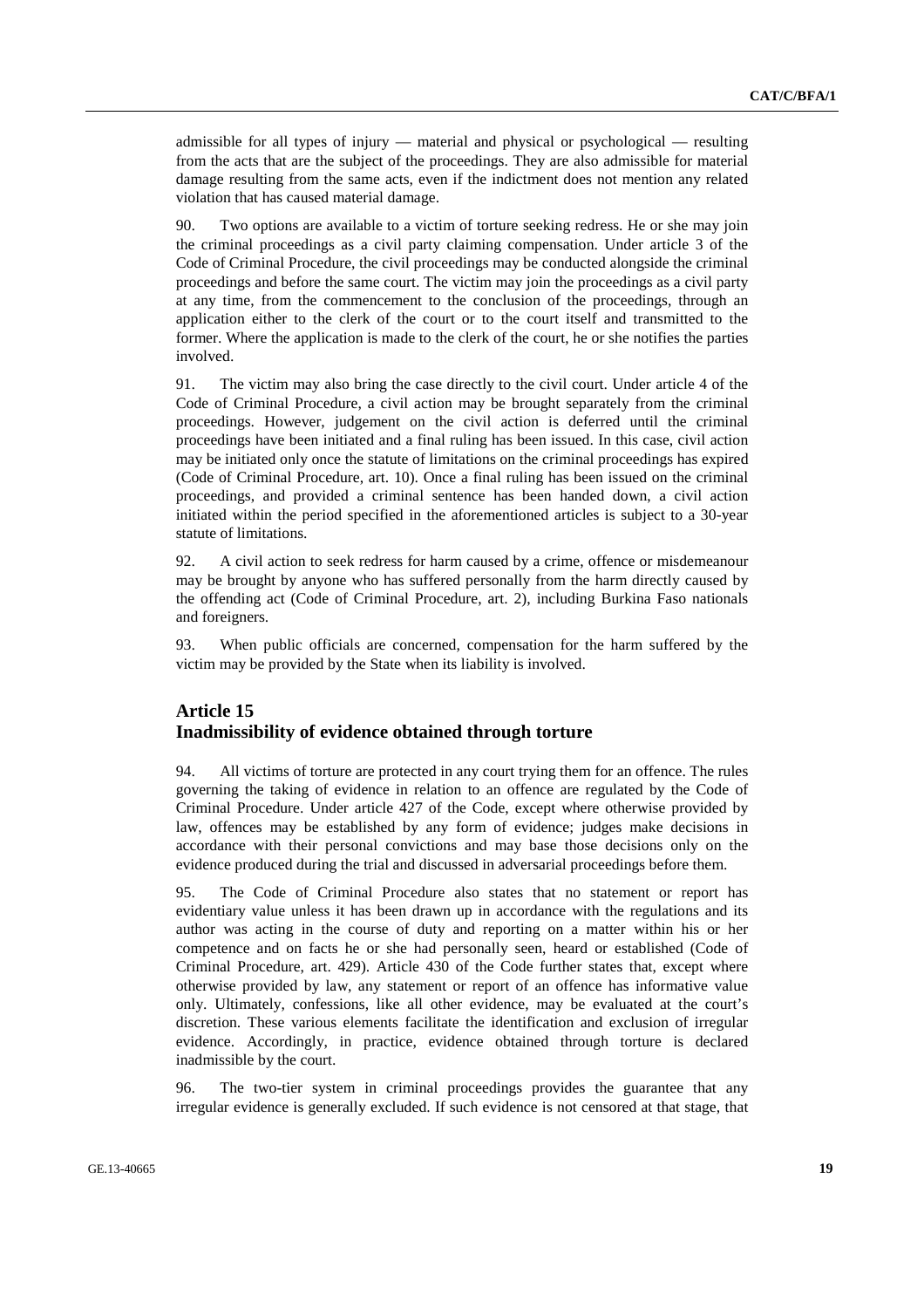may be done during the sentencing deliberations. At that stage, the assistance of a lawyer is compulsory. Sentencing deliberations also provide a further opportunity to exclude evidence obtained through fraud or torture.

97. In respect of the taking of evidence, the concept of indirect evidence does not exist in domestic legislation.

# **Article 16 Prevention of other cruel, inhuman or degrading treatment or punishment**

98. Article 44 of the regulations of detention facilities formally prohibits all employees and persons who have access to places of detention from using violence against detainees, addressing them in an offensive manner or using coarse or unduly familiar language.

99. Conditions of detention in short-stay prisons and correctional facilities, agricultural detention facilities and rehabilitation and vocational training centres are governed by Decree No. AN VI-103/FP/MIJ of 1 December 1988 on the organization, rules and regulations of detention facilities in Burkina Faso.

100. Article 10 of the Decree provides that: "Detainees shall be divided into categories, separating:

- Women from men;
- Minors aged under 18 years from adults;
- Pretrial detainees from convicted prisoners when the same facility is used as a shortstay prison and a correctional facility;
- Detainees placed under a special security regime from detainees subject to the ordinary regime;
- Convicted prisoners, divided into their respective groups.

101. The regulations state that no distinction may be made on grounds of race, language, religion, nationality or political opinion. Searches are compulsory. All detainees must be searched upon entry into and departure from the detention facility, each time they are taken to the investigating judge or a hearing, and when they are brought back to the detention facility. Detainees may be searched only by persons of the same sex.

102. The health of detainees is a very important aspect of the regulations. Article 150 lays down the principle of satisfactory health and safety conditions in prison, with regard both to the organization and maintenance of buildings, and to standards of personal hygiene. Dormitories are required to remain open for part of the day for health and safety reasons.

103. Every detention facility should have a medical unit equipped to provide routine and basic health care. Each unit should have one doctor and a number of nurses responsible for providing health care to the detainees. They work full-time or part-time in the main detention facilities.

104. All detainees must have an individual medical card bearing their health details. Independently of his or her regular consultations, the detention facility doctor must:

- Examine newly arrived detainees;
- Visit the whole facility as frequently as possible and at least once every three months;
- Visit detainees held in solitary confinement at least once a week;